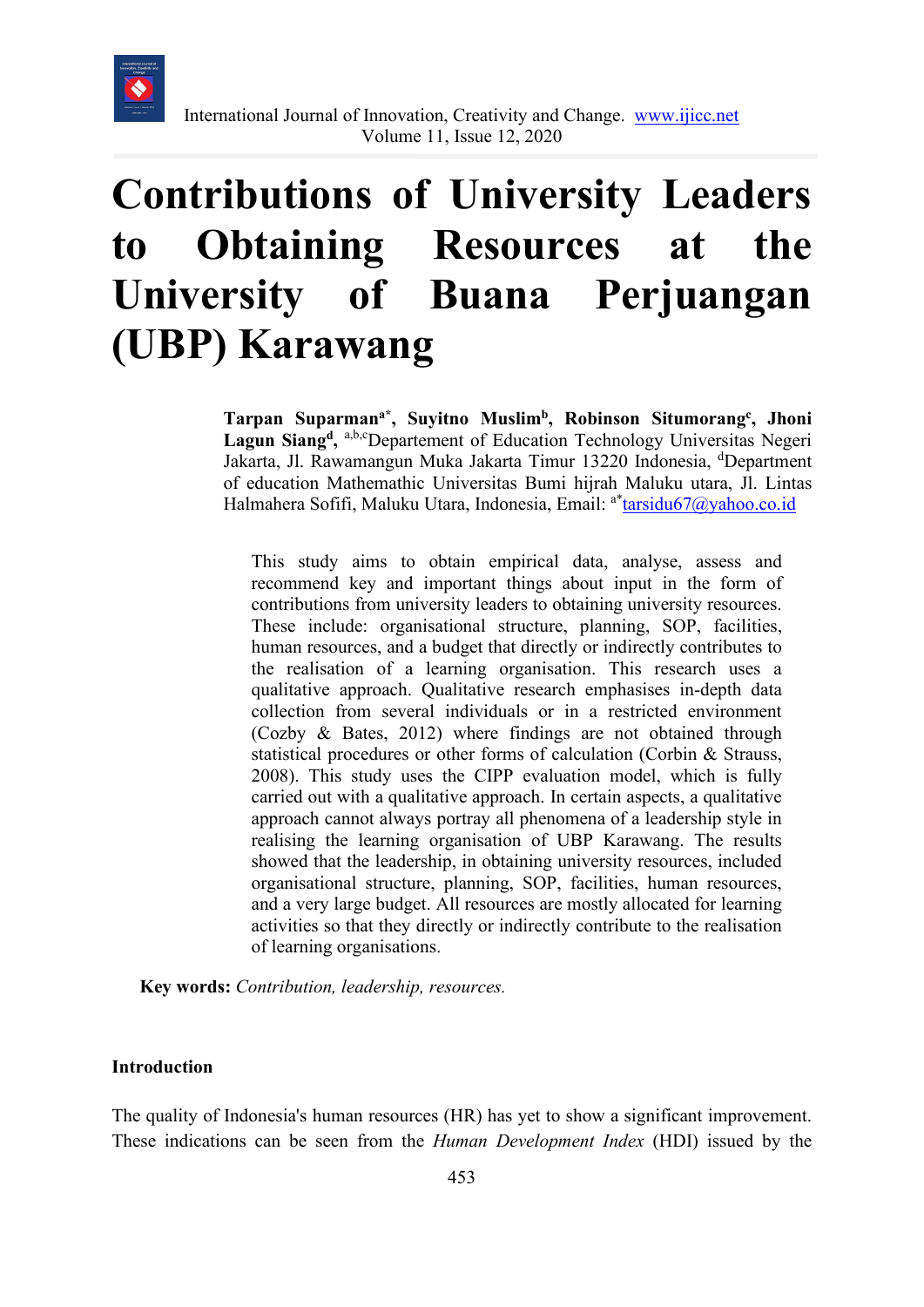

*United Nations Development Program* (UNDP). In 2017, HDI Indonesia was ranked 116 out of 189 countries. According to the *Human Capital Index* (HCI) released by the World Bank, in 2018, Indonesia also ranked only 87th out of 157 countries. As for other countries in the ASEAN region, Singapore ranked 1st, Vietnam ranked 48th, Malaysia ranked 57th, Thailand ranked 69th, and the Philippines ranks 82nd. In fact, according to the *World Economic Forum* (WEF), in 2017, the *Global Human Capital Report* (GHCR) index of Indonesia was ranked 65th out of 130 countries. This condition confirms the idea that the quality of Indonesian human resources is still far from adequate. It is difficult for it to be expected to compete at the ASEAN level or the global level.

This condition is directly or indirectly related to the implementation of tertiary education in Indonesia in terms of input, process and output, including private tertiary institutions (PTS). The low level of HDI, HCI and GHCR in Indonesia is partly due to the inadequate quality of PTS graduates, including those who are studying, recently graduated and not yet working, or who have worked or are self-employed but have not been able to contribute greatly to the development of the quality of Indonesian HR.

The presence of Karawang Buana Perjuangan University (UBP) in the Karawang region, West Java Province in 2015 (which is the object of this research) will also add to the row of PTS that is less able to encourage HDI, HCI and GHCR in Indonesia if not managed properly and professionally. UPM was established after the issuance of the Republic of Indonesia Ministry of Education Decree No. 611/E/O/2014, dated October 17, 2015. It concerns permits for the establishment of the University of Karawang Buana.

The study programs that are held regarding management include accounting, psychology, law, primary school teacher education, Pancasila and citizenship education, pharmacy, industrial engineering, informatics engineering, and information systems, which in 2017 were accredited by BAN-PT. UBP's vision is to become a competitive university with an international perspective and mission: to produce graduates who master science and technology (IPTEK), work skills, and have identity, national personality and values, produce experts in the field of research, are creators of new innovations and carry out community services actively to improve the welfare of the community. The goal is **t**erciptanya: to increase equity and expand access to higher education in communities in mempereroleh, as well as to produce superior, independent, competitive and international perspectives in order to create an intelligent and prosperous society.

In addition, UBP students' learning outcomes in the form of achievement index (IP) are also not optimal, as shown in table 1.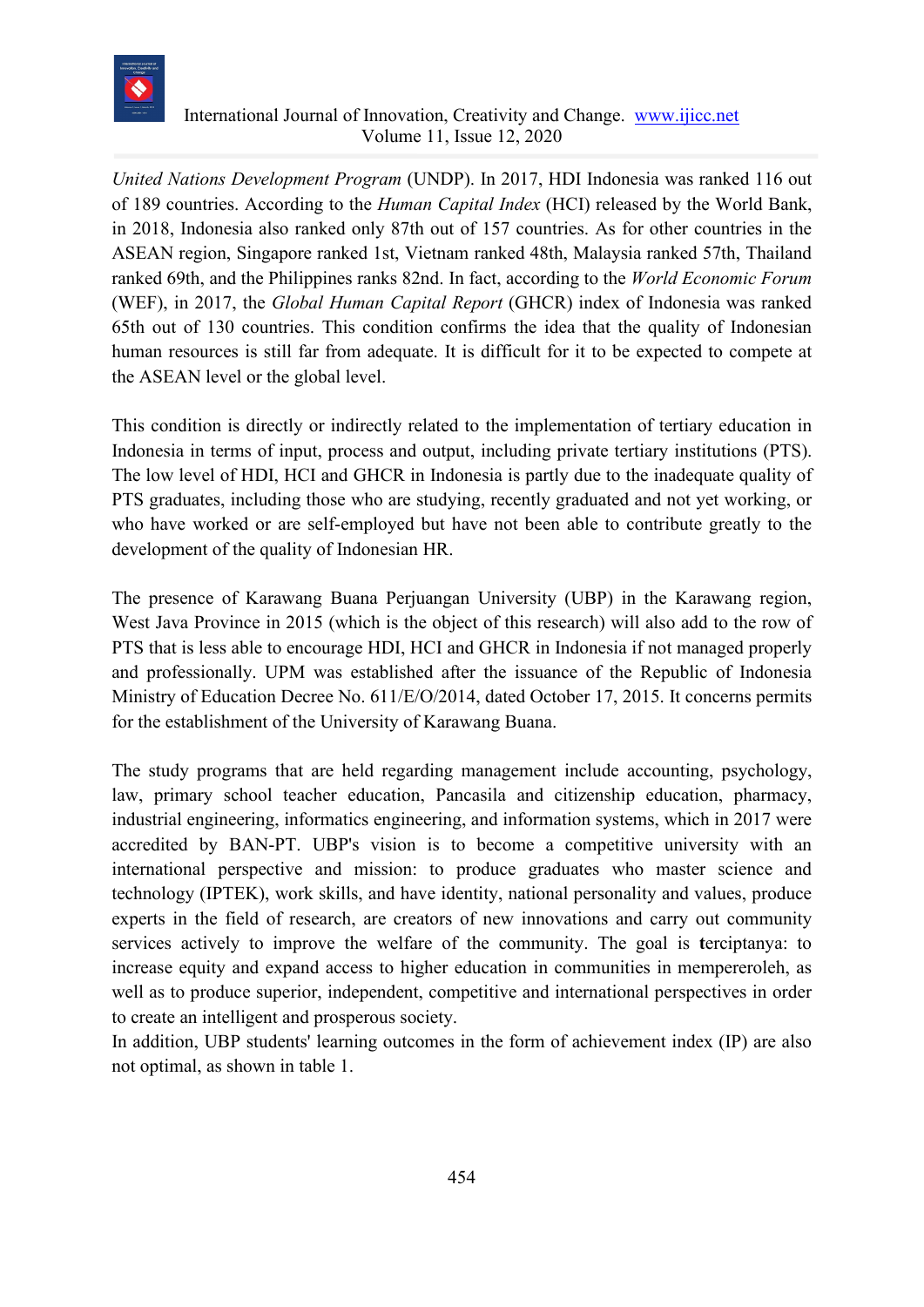

| No.         | <b>Faculties</b> | for       |           |           |           |
|-------------|------------------|-----------|-----------|-----------|-----------|
|             |                  | 2015-2016 | 2016-2017 | 2017-2018 | 2018-2019 |
|             | <b>FBIS</b>      | 3.05      | 3.26      | 3.38      | 3.38      |
| 2.          | <b>FKIP</b>      | 3.28      | 3.45      | 3.51      | 3.57      |
| 3.          | <b>FTIK</b>      | 3.02      | 3.21      | 3.24      | 3.37      |
| The average |                  | 3.11      | 3.30      | 3.37      | 3.44      |

**Table 1:** UBP Student Achievement Index 2015/2016 - 2018/2019

**Source:** UBP Academic Bureau, 2019.

Although there is a tendency towards student IP increase from year to year, this has not shown optimal results (IP = 4). This shows that teaching activities have not been effective in supporting student academic achievement. Similarly, research and community service activities are also not optimal, as shown in table 2.

**Table 2:** Recapitulation of Research and Service Results in the UBP Community 2015/2016 - 2018/2019

| No.              | Year      | <b>Research</b> | <b>Service</b> |
|------------------|-----------|-----------------|----------------|
|                  |           |                 |                |
| 1.               | 2015-2016 | 36              | 23             |
| $\overline{2}$ . | 2016-2017 | 66              | 32             |
| 3.               | 2017-2018 | 69              | 38             |
|                  | 2018-2019 | 72              | 42             |
| <b>Total</b>     |           | 243             | 135            |

**Source:** LPPM, 2019.

Although there is development in the amount of research and community services, this development is not commensurate with the number of lecturers, reaching 143. If, for example, each lecturer conducts one study and one dedication to the community, then in 2018/2019, only 50% of lecturers will conduct research and 29, 37% of lecturers will do community service. This phenomenon shows that UBP has not succeeded in fully implementing the Higher Education Tri Dharma, namely teaching, research and community services.

This condition also implies that UBP has not succeeded in showing its existence as a learning organisation, which is a place where people continuously expand their ability to create and achieve, a place to encourage new patterns of thinking, a place for collective aspirations to be studied, a place where people learn how to learn together, and a place to expand their ability to innovate and solve problems (Senge, in Hoy & Miskel, 2008). If UBP has an optimal role as a learning organisation, then there are no students who are not actively studying. As a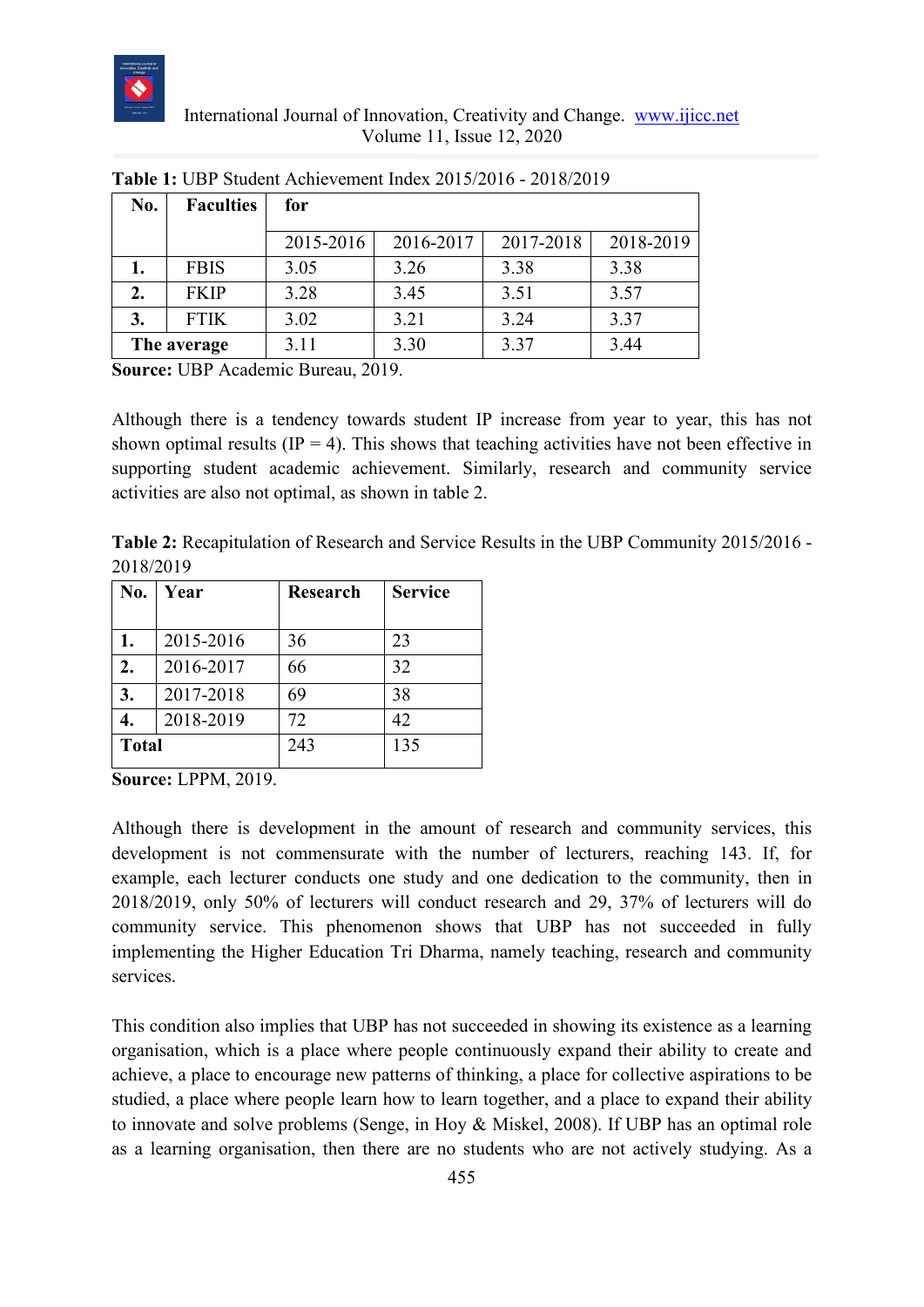

result, there are no students who fail to achieve the best IP (close to 4) and there are no lecturers who do not conduct research and community services. This can happen because the leadership style of UBP leaders is less oriented towards learning organisations. In fact, one of the important leadership functions is to teach the organisation (Wirawan, 2002). In fact, there is plenty of empirical evidence that shows that leadership influences learning organisations (Rijal, 2010; Messarra, 2011; Hussein, Ishak, & Noordin, 2013; Lang, 2013; Teng, & Hassan, 2015; Octavia & Devie, 2015; Dajani, & Mohamad, 2016; Netithanakul, 2017). This means that the learning organisation in UBP has not yet been built and can be caused by the leadership style that is not conducive to the development of learning organisations in UBP. Therefore, it is important and urgent to evaluate the leadership style in realising the learning organisation of the University of Struggle of the Nation (UBP) Karawang in order to find important data and information that can be used as a basis for realising learning organisations in UBP.

#### **Literature Review**

#### *Definition of Evaluation*

Evaluation is part of a management system that is as important as other management components, such as planning, organising, implementing, and monitoring. The parts of the management system are related to one another, so that without evaluation there will be no known condition of the organisation in achieving its objectives. According to Yunanda (2009), evaluation is a planned activity to find out the state of an object by using instruments. The results are compared with benchmarks to obtain conclusions. Evaluation also defined by Gay (in Aziz, Mahmood, and Rehman, 2018): *'Evaluation is the collection and analysis of data in order to determine the extent to the which objectives have been achieved in order to make effective decisions.'* Evaluation is collection and data analysis to determine the extent to which objectives have been reached to make effective decisions. In addition, evaluation is also *'applied research carried out to make or support decisions regarding one or more service programs.'* This means that evaluation is applied research conducted to make or support decisions regarding one or more service programs (Hadley & Mitchell, in Warju) , 2016).

Conceptually, evaluation can be said to be *'careful retrospective assessment of the merit, worth, and value of administration, output, and outcome of government interventions, which is intended to play a role in the future and practical action situations*.' This involves people who are careful about appropriateness, price, administration value, outputs, and results of government intervention that are directed to play a role in the future. That is, evaluation must meet a number of minimum quality standards, such as systematic data collection and careful implementation of the benefits criteria and performance standards (Vedung, 2009).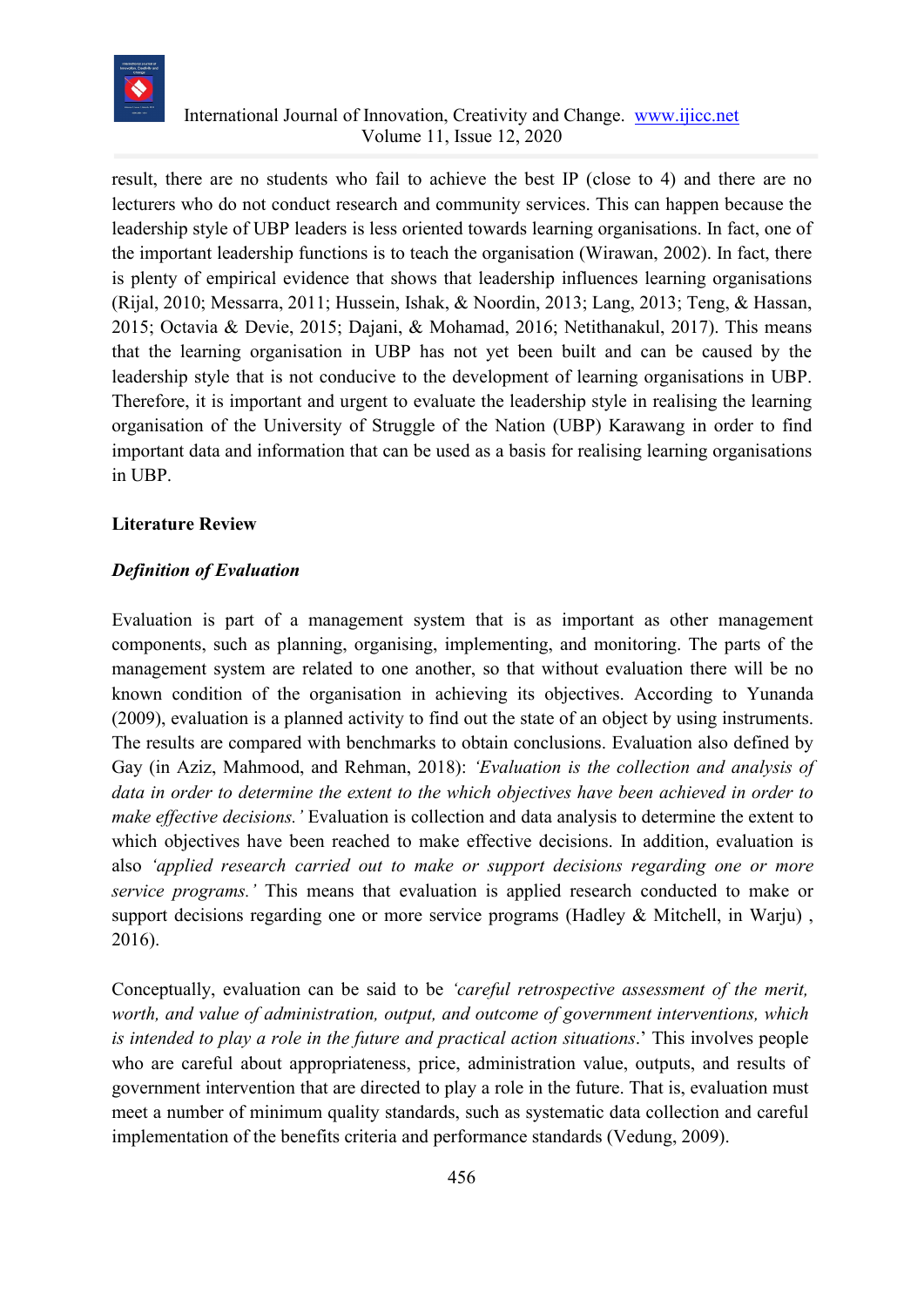

According to Cochran and Malone (2010), evaluation is '*an assessment of how a program achieves its intended goals*'. Evaluation is also an activity that has the aim of assessing the 'benefits' of a policy (Jones, in Winarno, 2012).

Evaluation is also interpreted as an activity to collect information about the workings of something. Information can then be used to determine appropriate alternatives in making a decision. The main function of evaluation, in this case, is to provide information that is useful for a *decision maker* to determine the policy to be taken based on the evaluation that has been done (Arikunto & Jabbar, 2009).

### *Leadership Style*

Style is one of the main factors that supports success in an organisation (to achieve goals). Yukl (in Balwant, 2016) states *'leadership is a process where intentional influence is exerted by one person over other people to guide, structure, and facilitate activities and relationships in a group or organisation.'* Leadership is a process in which influence is intentionally exerted by one person over another to guide, arrange, and facilitate activities and relationships within a group or organisation. Leadership is also *'the ability to influence a group toward the achievement of a vision or set of goals and the ability to influence a group toward the achievement of a vision or set of goals.'* (Robbins & Judge, 2015). In addition, Locke et al (in Teng & Hassan, 2015) stated *'leadership is a process of inducing others to perform something in the direction to achieve a common goal.'* This means that leadership is the process of encouraging others to do something towards achieving common goals.

Leadership is also defined as *'the use of power and influence to direct the activities of followers toward goal achievement.'* (Colquitt, Lepine, & Wesson, 2015). Leadership can also be described as *'an individual process affecting other individuals' groups in order to achieve the organisation's goals, where leaders implement their knowledge, skills and experiences that they have.'* Leadership is an individual process that influences other groups of individuals to achieve organisational goals, in which leaders apply their knowledge, skills and experience (Aldholay et al & Al-Shibami; Ameen & Ahmad, in Saleh, Nusari, Habtoor & Isaac, 2018).

Newstrom (2015) states *'leadership is the process of influencing and supporting others (both individually and collectively) to work enthusiastically toward achieving shared objectives. It is the process of influencing and supporting others (both individually and collectively) to work enthusiastically.'* Leadership is for achieving common goals. In line with that, leadership is also interpreted by Ivancevich, Konopaske and Matteson (2014) as *'the process of influencing others to facilitate the attainment of organisationally relevant goals.'* That is,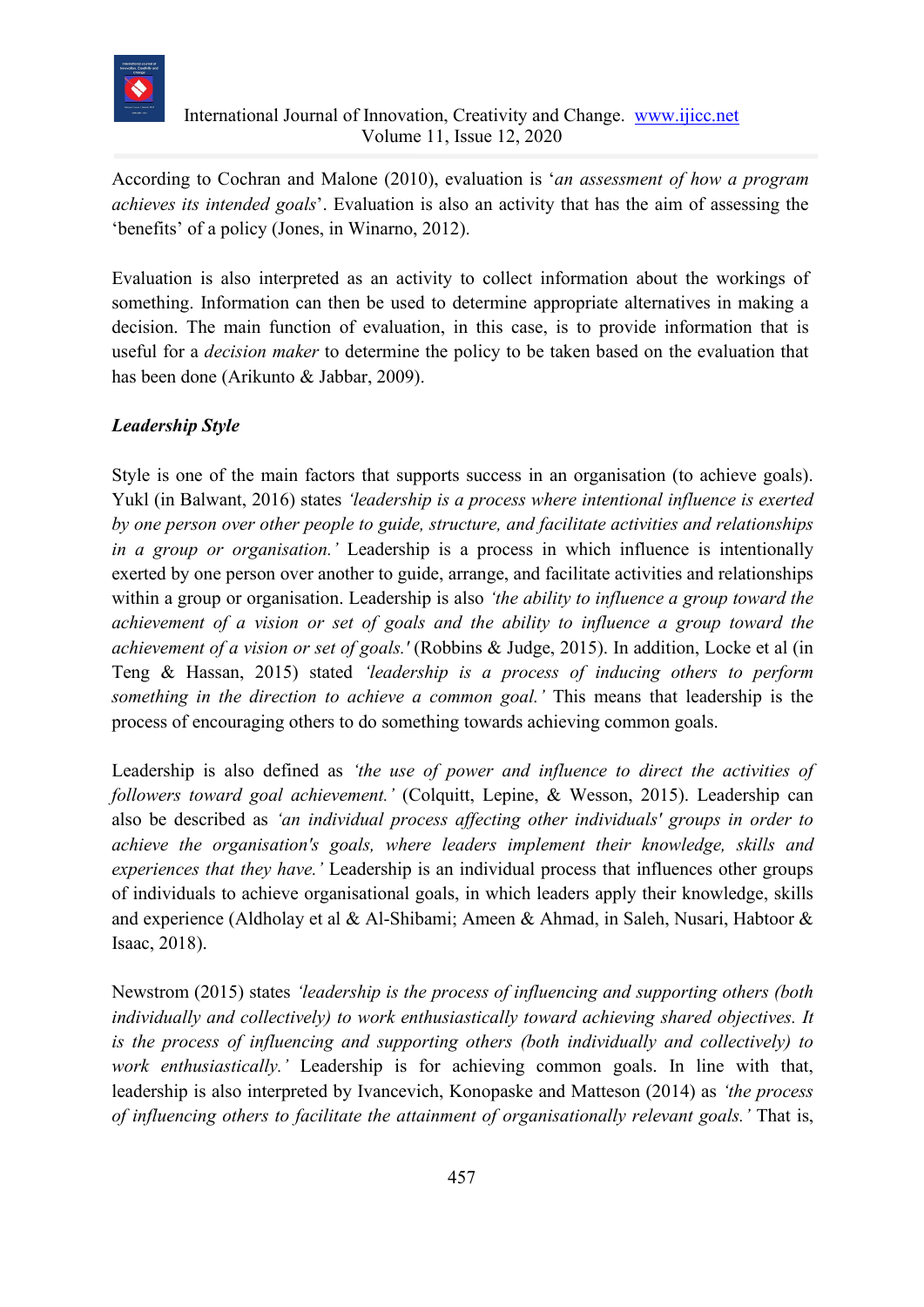

leadership is a process that influences others to facilitate the achievement of relevant organisational goals.

Yukl (2010: 21) argues that *'leadership reflects the assumption that it involves a process where intentional influence is exerted over other people to guide, structure, and facilitate activities and relationships in a group or organisation.*' Leadership is a reflection of assumptions that includes a process where others are intentionally influenced to show, structure, and facilitate activities and relationships within a group or organisation. In addition, *'leadership is the activity of influencing people for group objectives.'* That is, leadership is an activity to influence others to try to voluntarily take action to achieve common goals (Terry, 2010). Dubrin (2013) defines leadership as follows *'the ability to inspire confidence and support among people who are needed to achieve organisational goals.'* That is, leadership is the ability to inspire trust and support among people needed to achieve organisational goals.

Leadership is also the '*the ability to influence the activities of others, through the process of communication, towards the attainment of goals and the ability to influence the activities of others through the process of communication.'* That is, leadership is about achieving goals (Taylor, in Drafke, 2009). The same thing was said by Rost (in Daft, 2011): *'leadership is an influence relationship between leaders and followers who intend real changes that reflect their mutual goals.'* Leadership is the relationship of influence between leaders and followers who truly want change that reflects shared goals .

Leadership is also described as '*the ability to influence people toward the attainment of goals.'* That is, leadership is the ability to influence people towards the achievement of organisational goals (Kinicki & Kreitner, 2010). For Bangun (2012), leadership is a process of influencing others in an organisation so that they can carry out their duties well in achieving their goals.

House and Javidan (in André, 2010) suggest that leadership is '*the ability of individuals to influence, motivate and enable others to contribute to the effectiveness and success of their organisation and the ability of individuals to influence, motivate and enable others to contribute.'* Leadership means the effectiveness and success of an organisation.

In the instructor context, leadership is defined as a process of instructors providing intentional influence over students to guide, arrange, and facilitate activities and relationships (Yukl, in Balwant, 2016). Sange (in Teng & Hassan, 2015) states that *'leadership only takes place when leaders are truly committed to deep transformation of companies and themselves to achieve sustainable competitive advantages.'* Leadership only occurs when leaders are truly committed to transformation within the company itself in order to achieve sustainable competitive advantages.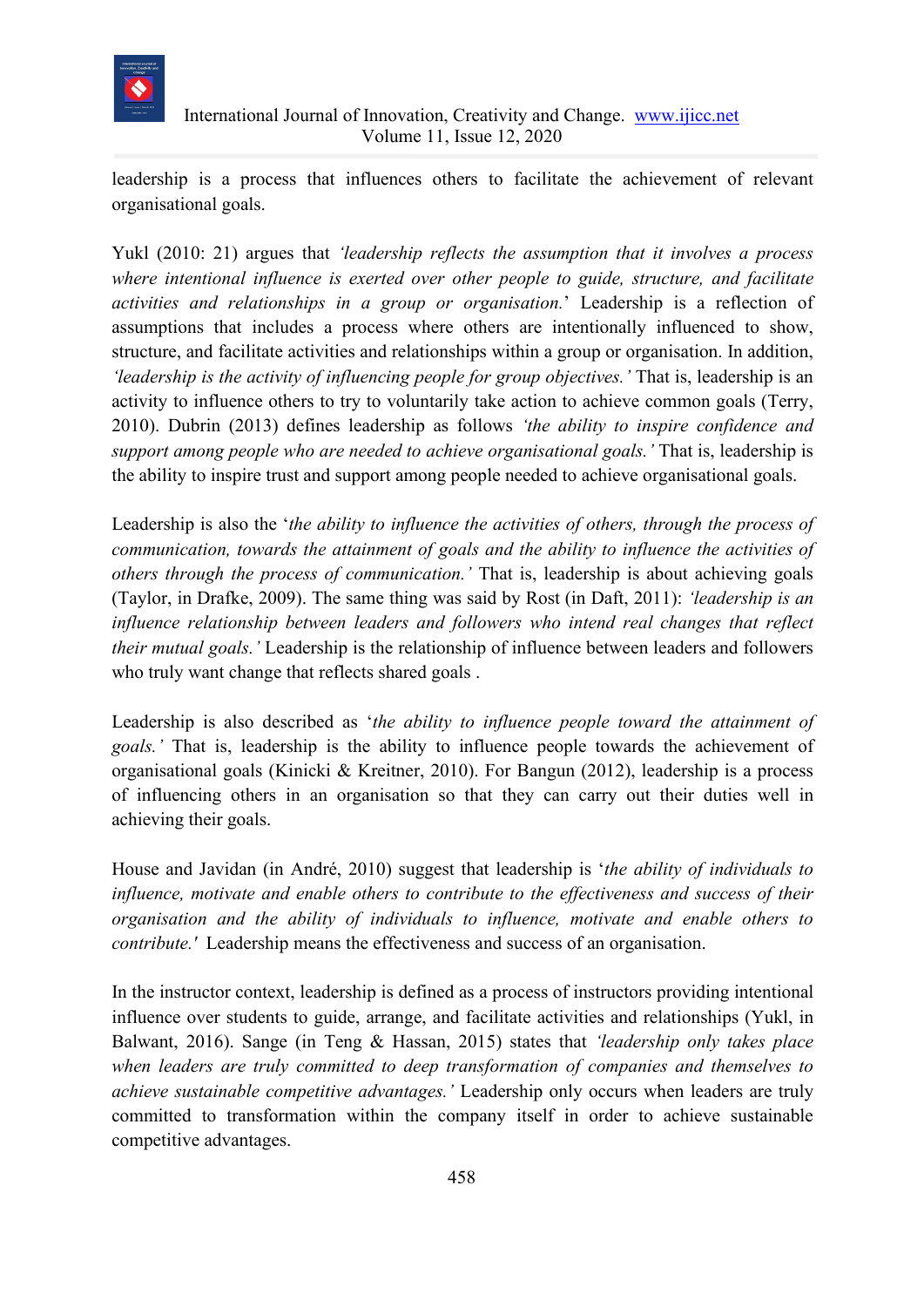

From the above understanding, it appears that leadership style is one of the ways used by a leader in influencing, directing and controlling the behaviour of others to achieve a goal.

### **Methodology/Materials**

This research uses a qualitative approach. Qualitative research emphasises in-depth data collection from several individuals or in a limited environment (Cozby & Bates, 2012) where findings are not obtained through statistical procedures or other forms of calculation (Corbin & Strauss, 2008). According to Lichtman (2010), qualitative research is a way to find out how researchers collect, organise, and interpret information obtained from humans by using the eyes or ears as filters. This is done through in-depth interviews or observations of humans in natural and social settings. The method used was a descriptive method, which aims to provide or describe a situation or phenomenon that is happening now by using scientific procedures to answer the problem (Sugiyono, 2014). In the context of this study, descriptive methods are used to describe the results of evaluating leadership style in realising the learning organisation of Bwang Perjuangan University (UBP) Karawang's goals. Meanwhile, the research design uses policy evaluation, which is a scientific analysis of certain policy areas where policy is assessed based on certain criteria and based on the recommendations formulated (Crabb & Leroy, 2008). In this study, the evaluation model uses the CIPP model, namely context, input, process, and results.

This data analysis technique uses qualitative analysis by referring to the analysis model of Miles and Huberman (2012), which includes: *data reduction*, *data display*, and *conclusion drawing/verification*. Explanation of each stage of analysis is as follows:

- 1. Data reduction is the process of selecting, focusing on simplification, as well as abstracting and transformation of rough data arising from written records in the field. Data reduction continues throughout the project or qualitative oriented research activities. Data reduction sharpens, classifies, directs, discards the unnecessary, and organises data in such a way that the final conclusions can be drawn and verified.
- 2 Presentation of data refers to a collection of structured information that gives the possibility of drawing conclusions and taking action. The most frequently used presentation in qualitative data is the narrative text form. In conducting research, better presentations are the main method for valid qualitative analysis. Presentations can be in the form of matrices, graphs, networks, and charts all designed to connect information that is arranged in a coherent and easily collected form.
- 3 Conclusion/verification involves the following: From the beginning of data collection, qualitative researchers began to search for the meaning of objects, noting order, patterns, explanations, possible configurations, causal pathways, and propositions. Competent researchers will handle conclusions loosely, openly and sceptically. Conclusions are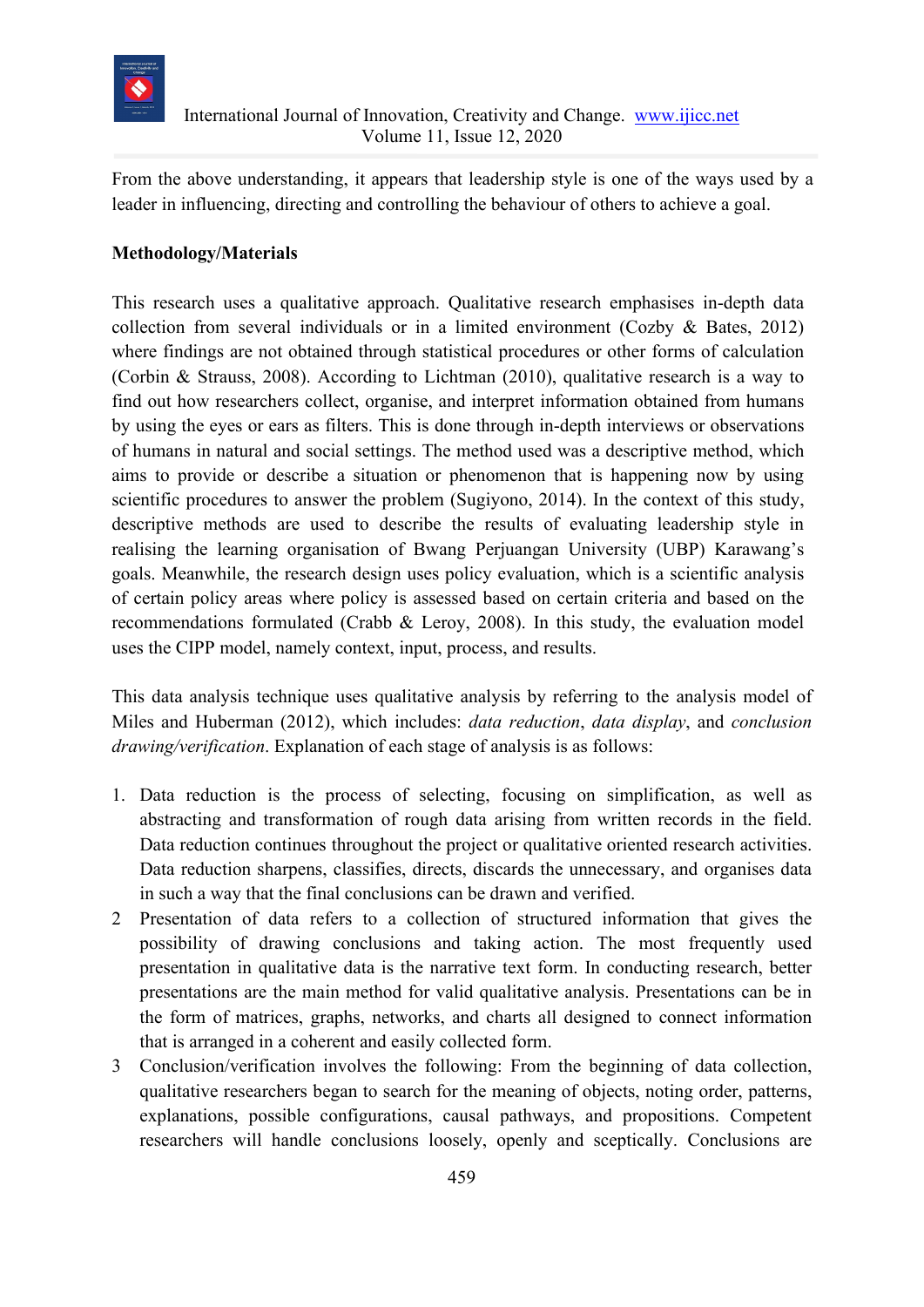

explained that may be unclear at first. They are then elaborated upon in more detail and firmly rooted. Final conclusions may not appear until the final data collection, depending on the size of the collection of field notes, their coding, storage, the retrieval methods used, the researcher's abilities, and the demands of the scientific standards used. Conclusions were verified during the study. In short, the meanings that emerge from the data must be tested for their truth, robustness, and compatibility through checking the validity of the data. This can be done through tests of *credibility*, *dependability*, *confirmability*, and *transferability* (Litchman, 2010). In this way, the research findings are difficult to doubt.

### **Results and Findings**

#### *Results*

Input is a component or an essential ingredient for organisations, especially higher education organisations. Input is one of the three components of an organisation's life cycle: input, process and output. Without input, there will never be a process and results, so the input will determine the process and results. This condition encourages the leadership of an organisation to pay special attention to the input problem. This also happened to UBP as a higher education organisation. As an education provider, UBP is very interested in input because the output that will be generated is very dependent on input.

The input of UBP leaders in learning organisations can be seen in university resources, which include organisational structure, planning, SOP, facilities, human resources, and budget.

In terms of organisational structure, the leadership of UBP plays a large role in developing and establishing organisational structure. This can be seen in the statements of the majority of informants. They stated that UBP leadership played a big role in arranging and setting the university's organisational structure. According to people such as the chancellor, deans, head of study programs, lecturers, academic staff and administrative staff, on average, they indicated that leadership plays a big role in preparing and setting the organisational structure. This can be seen from interview excerpts:

'The leader also determines the design of the organisational structure. The organisational structure is adjusted to the needs of the university' (Rector, Dedi Mulyadi).

'The leadership has a major contribution to the determination of the design of the organisational structure' (Dean, Ahmad Fauzi).

'In setting the organisational structure, the leadership coordinates with the HR under it (Dean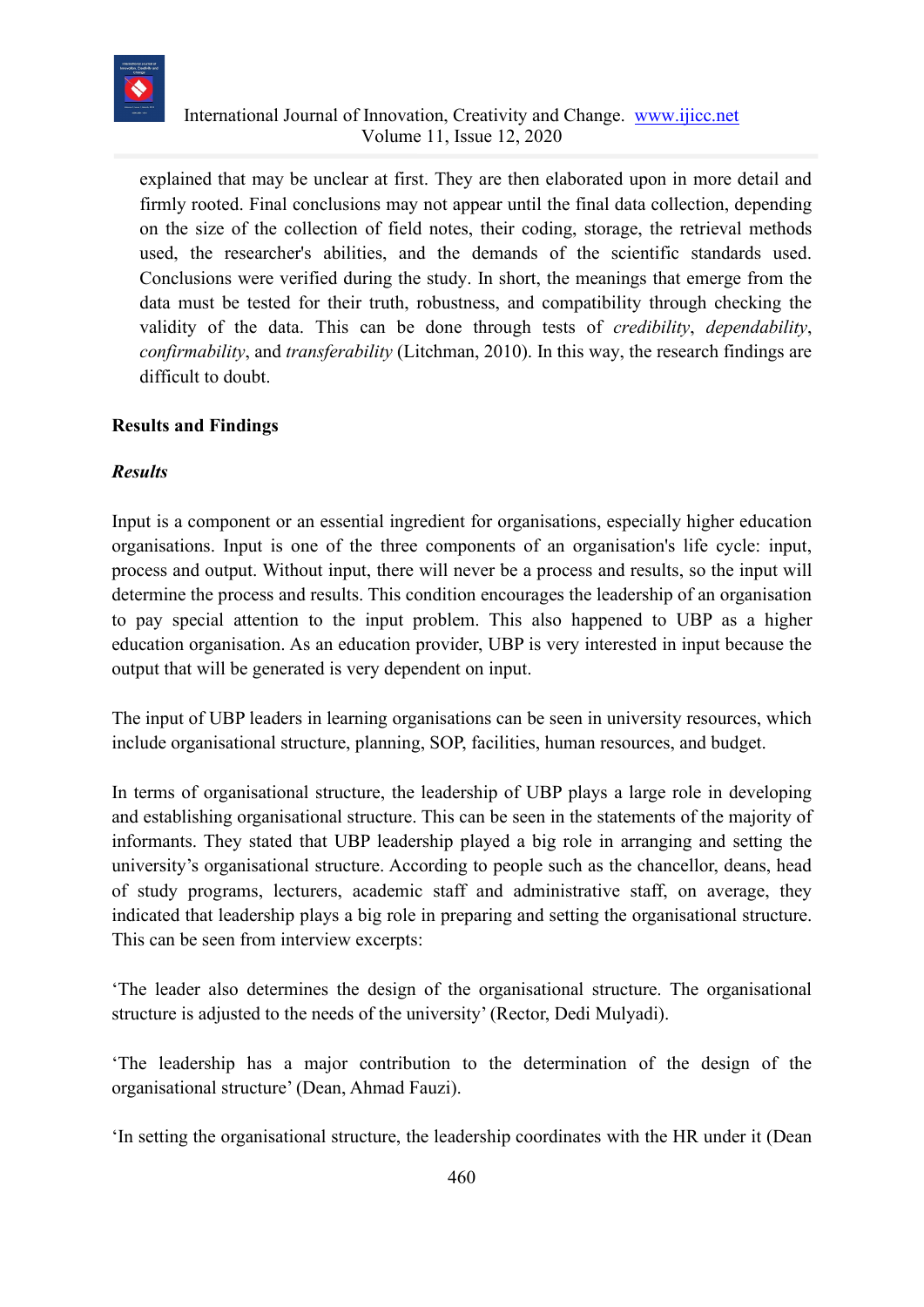

and Head of Study Program)' (Lecturer, Aang Solahudin Anwar).

'In determining the organisational structure, leaders coordinate with the Dean and Head of Study Programs' (Lecturer, Yulistina Nur DS).

'Leaders contribute in determining, and selecting HR who will be given certain positions in organisational structure' (Head of, Yogi Nugraha).

In study programs 'The leadership has a major contribution in establishing the organisational structure for the realisation of a good learning organisation' (Academic Staff, Aji Tuhagana).

'The UBP leadership designs and establishes the organisational structure through studies and needs as well as suggestions from members of the organisation so that the sustainability of the organisation can run well' (Lecturer, Andes Safarandes Asmara).

'The leadership sets the organisational structure so that it can produce strong management, so that the vision and mission that was previously made can be achieved well' (Administrative Staff, Regina Mega Pratiwi).

According to the Chairperson of LP3M, Uus MD. Fadli, learning organisations are communicated according to the principles of organisational structure and according to needs. In terms of governance and statutes they have been provided, through their implementation they grow according to the interests and readiness of the learning community (such as the appointment of officials in the organisational structure) (Chair of LP3M, Uus MD. Fadli). This shows that the learning organisations are inherently in accordance with the organisational structure of the university. Most of the informants (leadership, staff and students) indicated the following ideas, as shown in the following interview excerpts:

'Learning organisations are attached to the organisational structure' (Rector, Dedi Mulyadi).

'The learning organisation is implicitly attached to the organisational structure of the university' (Dean, Ahmad Fauzi).

'The learning organisation is positioned as a goal to be achieved from the results of the accumulation of work organisational structure that is building academic culture' (Kaprodi, Yogi Nugraha).

'The position of the learning organisation is as a determining factor for the progress of UBP' (Lecturer, Aang Solahudin Anwar).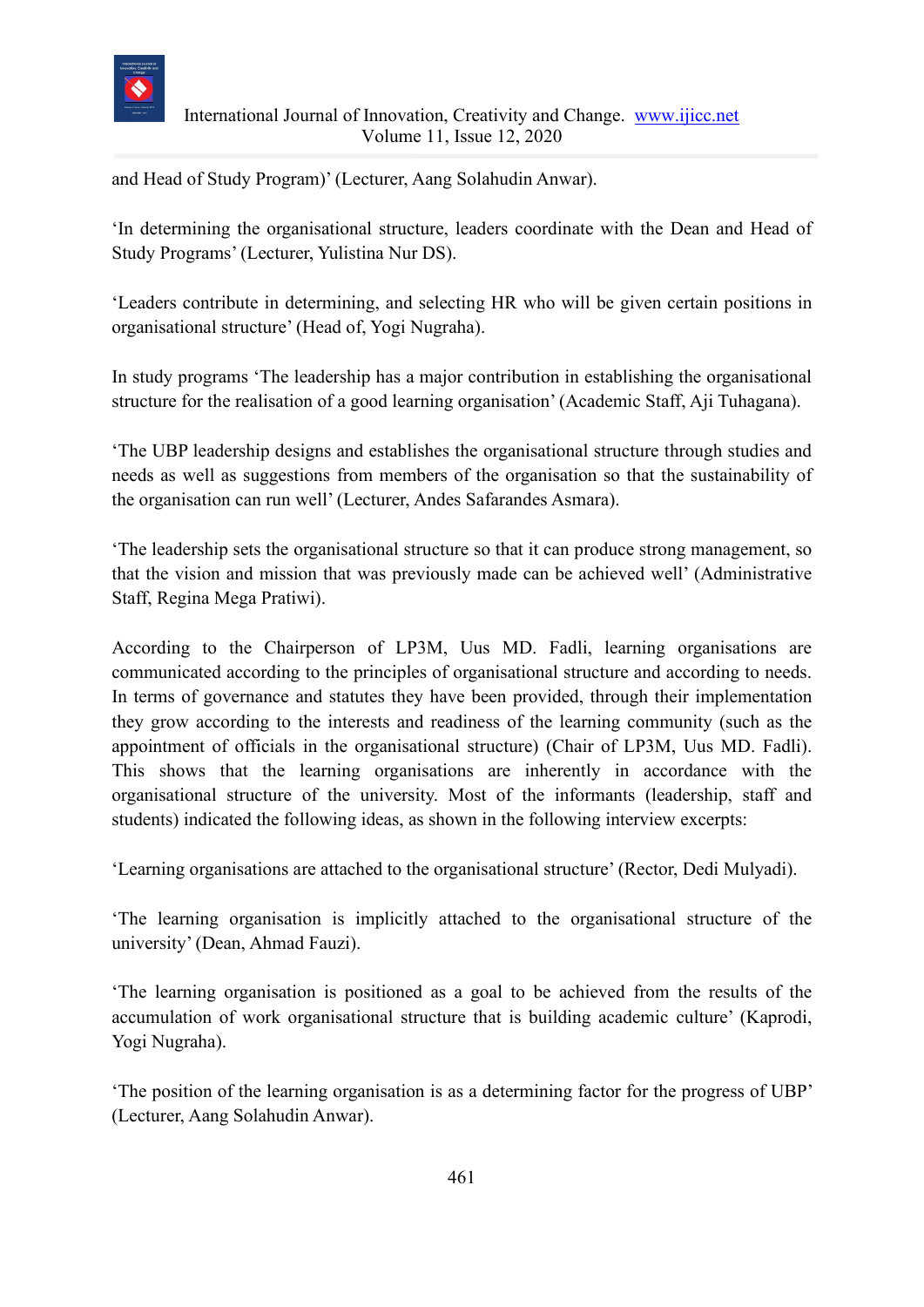

'The position of the learning organisation determines the progress of the UBP Karawang organisation' (Lecturer, Yulistina Nur DS).

'The position of the organisation is in line with the organisational structure, this is because the process of the wheels of the organisational structure in taking the decision involves the learning organisation to determine the decision' (Lecturer, Andes Safarandes Asmara).

'The learning organisation has a strategic position in the UBP Karawang organisational structure' (Academic Staff, Aji Tuhagana).

'Its position is in accordance with the organisational structure' (Student, Eva Indah Pratama).

This shows that the leadership of UBP has an optimal role in developing and establishing the organisational structure of the university. This is so even though there is no learning organisation in the university organisational structure, the values of the learning organisation are inherent and are part of the organisational structure. This happens because UBP is an educational institution whose main activity is conducting learning, so that each organisational structure is scheduled for learning programs.

UBP leaders also have a big role in planning. This can be seen through the strategic plan (Renstra) and the 2015-2018 operational plan (Renop) produced. In addition, most of the informants also stated that the UBP leadership had a big role in preparing and determining university planning. Among the chancellor, deans, head of study programs, lecturers, academic staff and administrative staff, on average, leadership had a big role in preparing and setting the organisational structure. This can be seen in the interview excerpts as follows:

'The leadership is actively involved in preparing and determining universal planning, both Renstra and Renop' (Rector, Dedi Mulyadi).

'Leaders contribute greatly in determining university planning' (Dean, Ahmad Fauzi).

'Leaders contribute to the conception of higher education management planning' (Head of, Yogi Nugraha).

In study programs, 'Planning is inseparable from the role of UBP leaders as policy holders' (Lecturer, Yulistina Nur DS).

'UBP leaders design and prepare plans tailored to the needs so that the sustainability of the organisation can go well' (Lecturer, Andes Safarandes Asmara).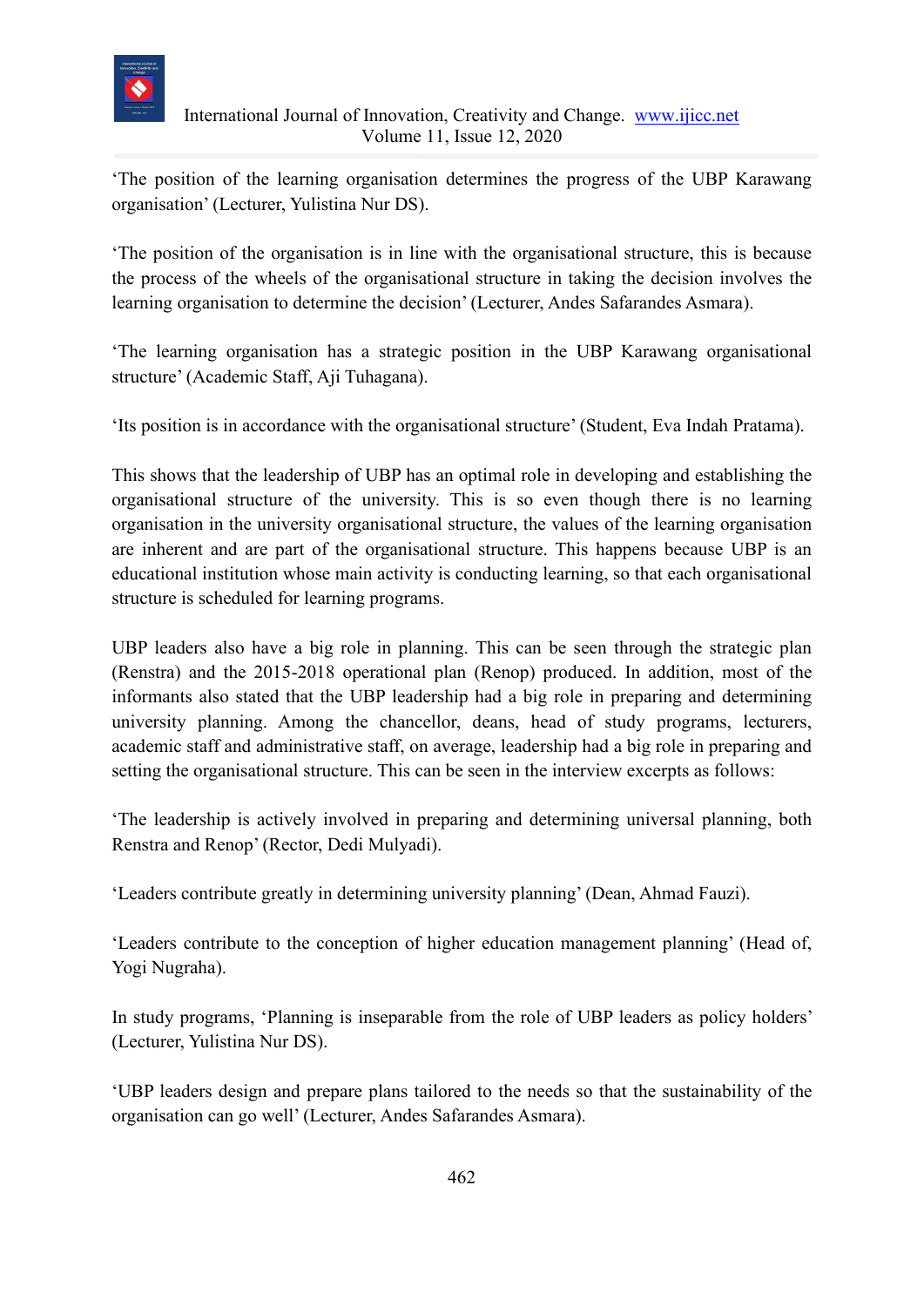

'The leader contributed greatly to the preparation of UBP planning' (Administrative Staff, Regina Mega Pratiwi).

'The UBP Karawang leadership contributed to planning by making good planning concepts' (Academic Staff, Aji Tuhagana).

Furthermore, according to the chairman of LP3M, Uus MD. Fadli, UBP planning is seen in the business process of higher education, fulfillment of input, implementation processes, provision of regulatory instruments, evaluating every week on Friday, monitoring of each policy and correcting activities towards the learning organisation goals of each work unit. With such conditions, university planning can reach learning organisations, or implicitly become part of university planning, as stated by the following informants:

'Learning organisations are attached to every part of planning, both Renstra and Renop' (Dedi Mulyadi).

'Learning organisation is implicit in every part of the planning, both Renstra and Renop' (Dean, Ahmad Fauzi).

'Learning organisation is placed on the purpose of UBP planning results' (Head of, Yogi Nugraha).

'Learning organisation becomes an object in determining university planning' (Lecturer, Aang Solahudin Anwar).

'Learning organisations are objects in university planning' (Lecturer, Yulistina Nur DS).

Under such conditions, according to Chairman of LP3M Uus MD. Fadli, a learning organisation is coordinated in the learning process that is carried out every Friday. This is led by the Chancellor, who is accompanied by learning citizens (UBP leaders). The latter are broken down by faculty leaders and work units according to their functions and roles in planning work units that support the achievement of UBP planning, as stated in the strategic plan.

This shows that the leadership of UBP has an optimal role in preparing and determining university planning. In Renstra and Renop, there are no terms of learning organisations. The essential values of learning organisations are present, inherent and become part of university planning. This is possible because the UBP is an educational institution whose main task is to conduct learning activities that are identical to those of learning organisations.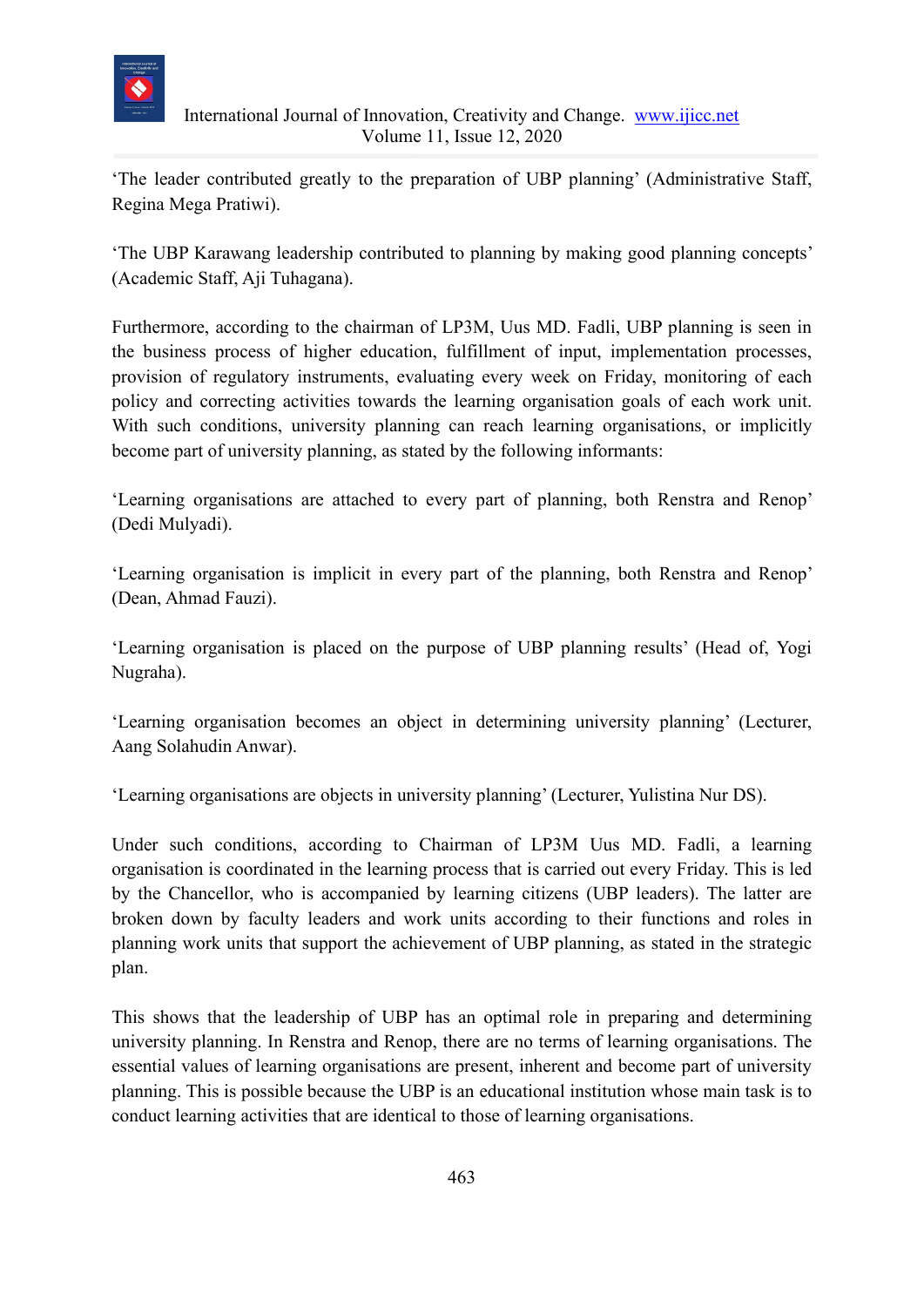

In terms of developing SOPs, UBP leaders also have a big role. This is reflected in the statement of the majority of informants. The UBP leader has a major role in drafting university SOPs, as seen in the following excerpts:

'The contribution of the leadership in the formulation of SOP is very large. Standardised SOPs are confirmed by authorised officials at the organisational level, resulting in conformity of SOPs with work units' (Rector, Dedi Mulyadi).

'The contribution of leaders at each level is very important, characterised in the SOP preparation process, which is then manifested by LP3M as a standardised SOP to be confirmed by authorised officials at the level of learning organisations, so there is a SOP suitability with work units that will control the OP according to their quality-controlled targets' (Chair of LP3M, Uus MD. Fadli).

'The leadership has a major contribution in developing SOPs' (Dean, Ahmad Fauzi).

'Leaders contribute in providing input and set the SOP and running SOP' (Kaprodi, Yogi Nugraha).

'Contributions to leadership in preparing the SOP is to always provide direction and instruction related to the manufacture of SOP' (Lecturer, Aang Solahudin Anwar).

'Leaders who contribute and prepare SOP order can achieve the University's success goals' (Administrative Staff, Regina Mega Pr atiwi).

'The leadership has a very large contribution in formulating and compiling UBP SOP Karawang' (Academic Staff, Aji Tuhagana).

The role is related to the existence of SOPs as a guide for academicians in carrying out activities/work so that leaders have an interest in taking part optimally in developing SOPs. The SOP, according to the informants, is implicitly attached to the learning organisation. This is reflected in the interview excerpts with the following informants:

'Learning organisations are attached to SOPs at all levels of the organisation/work unit' (Rector, Dedi Mulyadi).

'Learning organisations are implicit in SOPs at all levels of the organisation/work unit' (Dean, Ahmad Fauzi).

'Learning organisations are placed on the objectives of the SOP drafting results' (Head of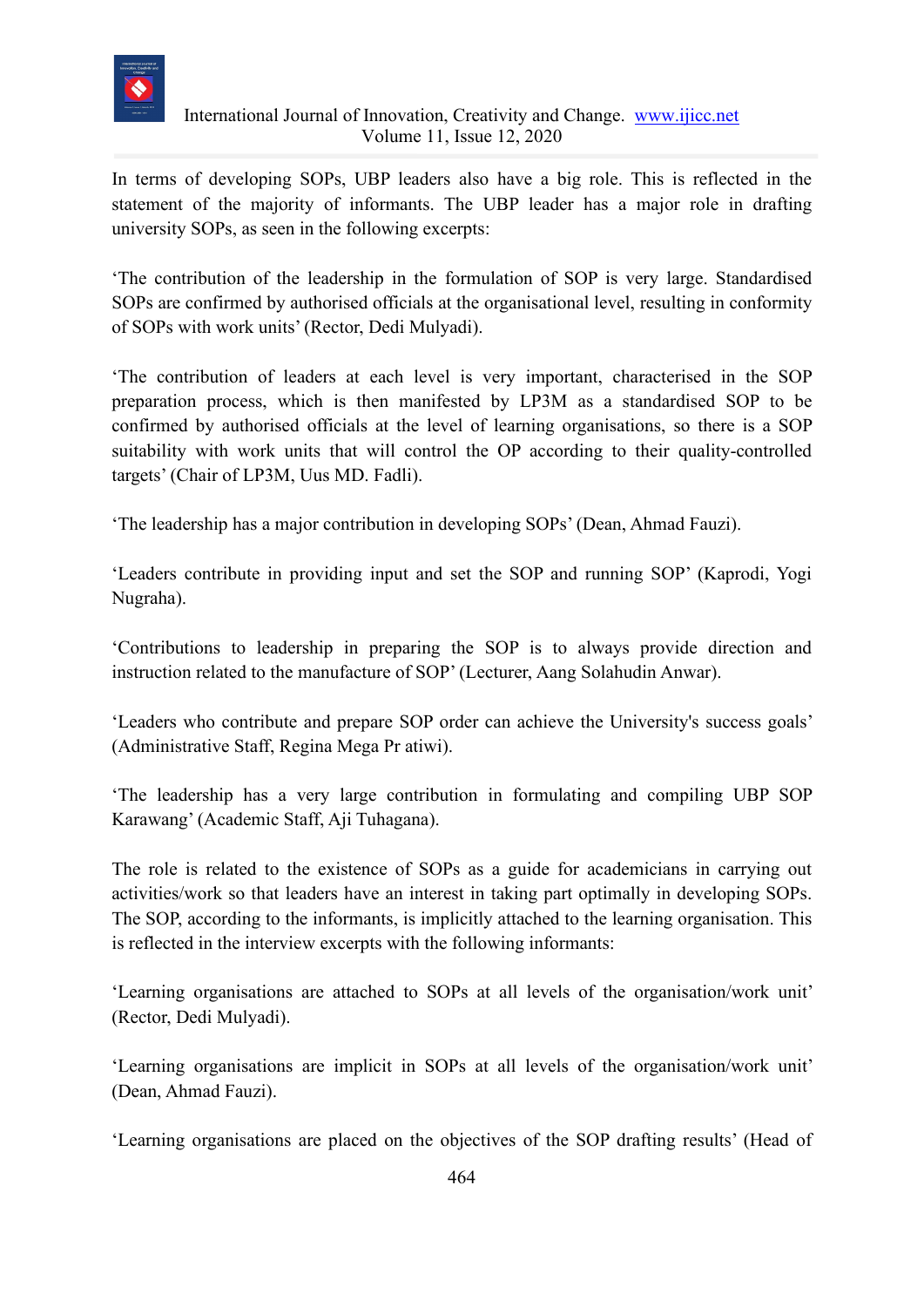

Study Program, Yogi Nugraha).

'They are always a priority in the preparation of UBP SOPs because learning organisations are the breath of educational institutions' (Lecturer, Aang Solahudin Anwar).

'Learning organisations are always a priority in the preparation of UBP SOPs' (Lecturer, Yulistina Nur DS).

'Being in an SOP structure gives birth to an organisational decision or policy for mutual progress' (Lecturer, Andes Safarandes Asmara).

According to the Chairperson of LP3M, Uus MD. Fadli, hierarchical/terraced learning organisations are positioned according to the role of the SOP to form the alignment of the process, teamwork and technical implementation written in the SOP. Documentation is carried out by the learning organisation for each unit level that is monitored by LP3M in the semester or annual evaluation process. This is done according to the iteration pattern of work unit SOPs, such as for educational activities in study programs every semester, while PPM activities in LPPM are conducted once a year because the iteration of lecturers' tasks is in accordance with BKD and LKD PPM's one-year iteration.

This shows that the leadership of UBP plays a big role in preparing university SOPs. The role is inseparable from the role of the SOP as a guide for activities and in carrying out tasks/work for academicians, so it needs to be arranged as carefully and as well as possible

With regard to the provision of facilities, the leadership of UBP also has a significant role. This was acknowledged by the majority of informants, who generally stated that the UBP's leadership contributed greatly to the provision of university facilities. This recognition can be seen in the following interview excerpts:

'The leadership determines the provision of university operational facilities' (Rector, Dedi Mulyadi).

'Terkomuniasikan in leadership meetings is one of the organisation's processes of learning so that the provision of facilities is communicated with the leaders as well' (Chairman LP3M, Uus MD. Fadli).

'Leaders have a major contribution in providing operational facilities of the university' (Dean, Ahmad Fauzi).

'Leaders are obliged to budget, organise, and maintain facilities through the public section'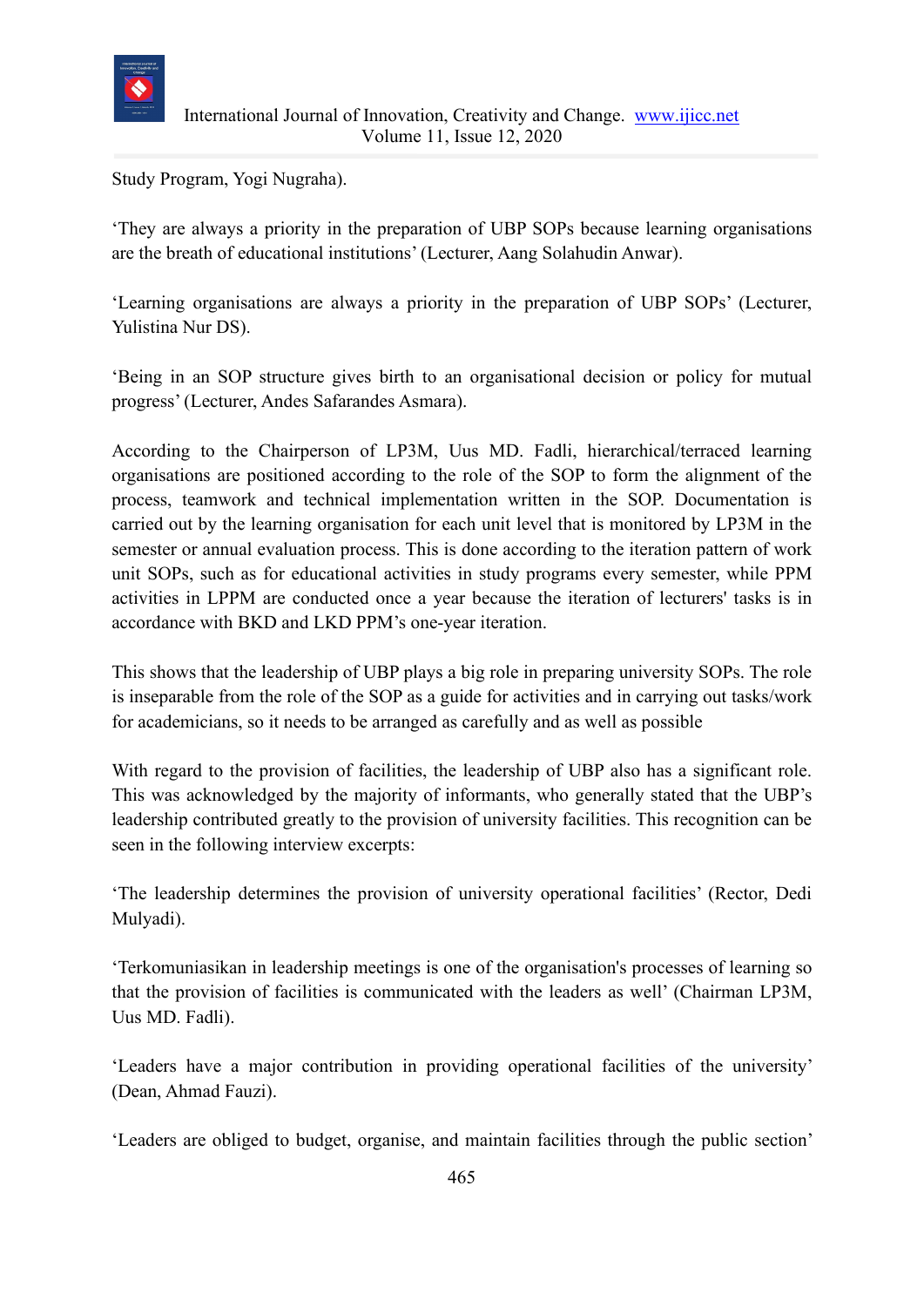

(Head of Study Program, Yogi Nugraha).

'They provide information related to learning needs and recommendations for procurement of facilities' (Lecturer, Aang Solahudin Anwar).

'The leader always provides information related to learning needs, such as in the learning process (sapras learning) and recommendations in the procurement of facilities' (Lecturer, Yulistina Nur DS).

'The leader gives authority to members of the organisation to be able to use these facilities for organisational progress' (Lecturer, Andean Safarandes Asmara).

'The leader provides facilities to be able achieve vision, mission and university goals' (Administrative Staff, Regina Mega Pratiwi).

'The leadership provides everything (facilities) related to the needs of the learning organisation' (Academic Staff, Aji Tuhagana).

'There are tools that support organisational programs' (Students , Eva Indah Pratama).

"Providing learning facilities and infrastructure (Student, Abdul Rojak)

Based on these statements, it appears that UBP leaders are indeed concerned about providing facilities for various university activities and operations. Hence, it can be understood that if the provision of these facilities is primarily scheduled to support the learning process, it is a representation of learning organisations. Among the informants involved in this study, there was a tendency for the use of facilities to support learning organisations, as seen in the following interview excerpts:

'Facilities support learning activities' (Rector, Dedi Mulyadi).

'The facilities are equipped in accordance with the work program for long-term investment and for short-term financing investments written in Renop and revised according to the SOP so that the provision of facilities is coordinated and assisted by the foundation, which is well suited to their functions and roles' (Chair of LP3M, Uus MD. Fadli).

'Facilities for learning organisations are the same as learning facilities' (Dean, Ahmad Fauzi).

'Facilities used to realise learning organisations are all kinds of tools, goods, spaces and buildings' (Head of Study Program, Yogi Nugraha).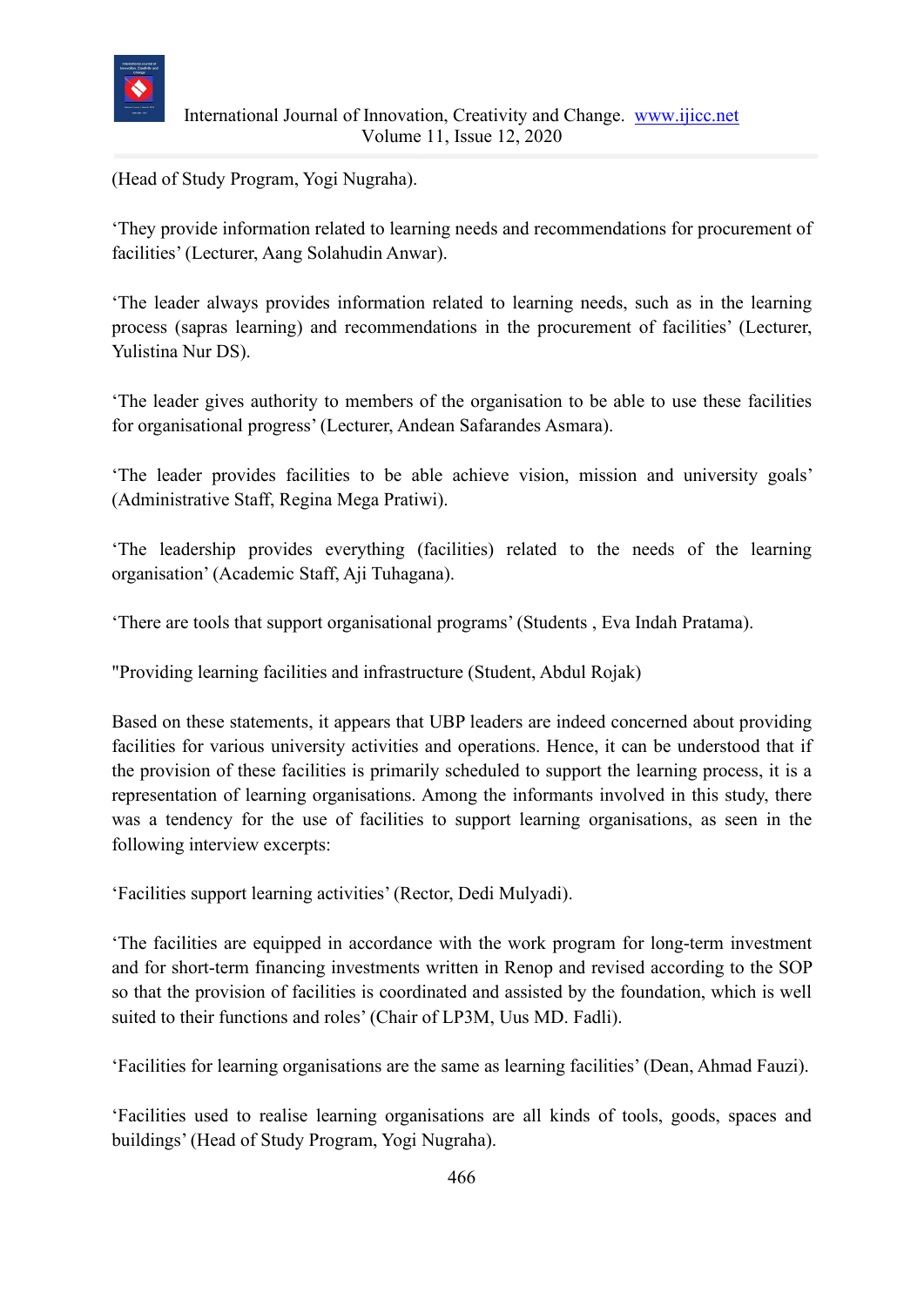

'At this time for supporting facilities, learning organisations are the concern of leaders with the aim of meeting a quality of service' (Lecturer, Aang Solahudin Anwar).

'At this time for facilities supporting learning organisations, the attention of leaders has the aim of meeting service quality standards' (Lecturer, Yulistina Nur DS).

'…providing facilities and infrastructure for the progress of members of the organisation to be able to develop and strengthen their knowledge so that members of the organisation can contribute more to the progress of the organisation' (Lecturer, Andes Safarandes Asmara).

This shows that the leadership of UBP made a major contribution to the provision of university facilities as operational instruments for various activities at university. These include teaching, research and community service activities that reflected the dimensions of the learning organisation.

Related to the provision of human resources, UBP leaders also make a big contribution. This contribution is related to the vital role of HR in organisations, especially educational organisations that rely on HR in providing education services. In educational organisations, HR is the main asset whose role is to process/change inputs (students) into outputs (graduates). In this respect, high quality human resources will potentially produce highquality output as well. It can be understood that UBP leaders pay serious attention to the provision of human resources. Among the informants who were recruited for this study, the majority stated that leaders contribute by providing human resources:

'Leaders provide direction, following the employment regulations (Permenristekdikti) in providing human resources according to the needs of the university' (Rector, Dedi Mulyadi).

'Leaders guide well, follow the staffing regulations, Permenristekdikti for that, the SOP and the needs of each work unit. It means that the OP, in supplying HR, follows the existing regulations with motivation according to the needs and development of HR provisions or make internal provisions through HR development' (Chair of LP3M, Uus MD. Fadli).

'The leader contributes greatly in providing HR according to the needs of the university' (Dean, Ahmad Fauzi).

'Leaders contribute in inviting, selecting, and assigning and assigning HR' (Head of Study Program, Yogi Nugraha).

'Leaders provide direction and recommendations in the provision of HR by looking at the required HR qualifications, conducted objectively' (Lecturer, Aang Solahudin Anwar).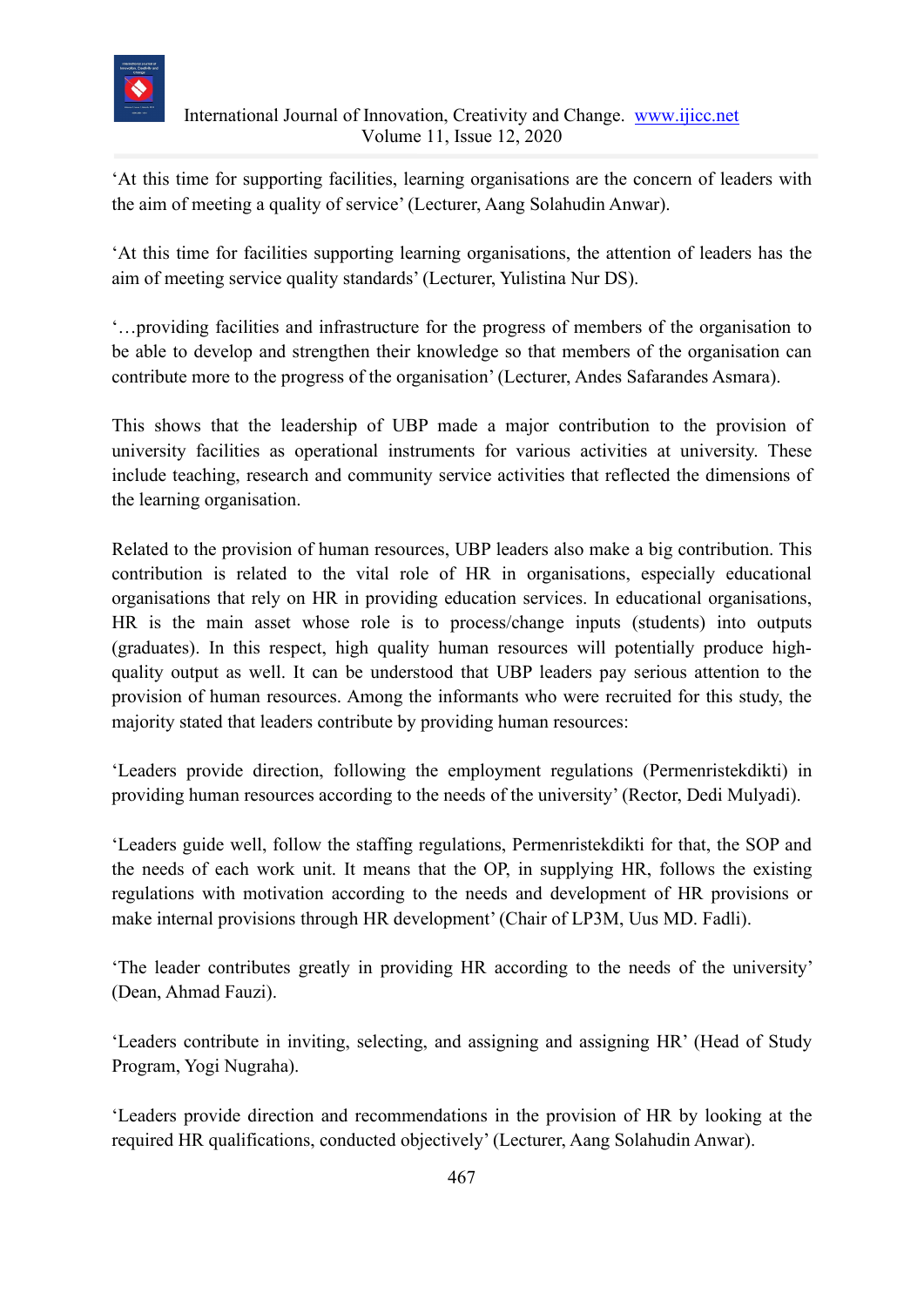

'The leadership always contributes and makes recommendations in terms of HR by looking at the HR qualifications required by UBP Karawang. The HR recruitment process is carried out objectively and in accordance with the required qualifications' (Lecturer, Yulistina Nur DS).

'…one of them is by accepting lecturers in accordance with the requirements required' (Lecturer, Andes Safarandes Asmara).

'The leadership provides HR in order to achieve the vision, mission and goals of the University' (Administrative Staff, Regina Mega Pratiwi).

'The leadership provides competent human resources to meet the needs of learning organisations' (Academic Staff, Aji Tuhagana).

From these statements, it appears that the leadership's contribution is very large in providing HR. In fact, the leaders also encouraged HR to realise learning organisations, as reflected in the following interview excerpts from informants:

'HR is there to support learning activities so that the university can truly play a role as a learning organisation' (Rector, Dedi Mulyadi).

'The existing human resources are considered sufficient to meet the spirit requirements to realise the learning organisation. It is understood that learning organisations cannot be straightforward, but are made to grow according to the mindset of learning citizens, are full of patience and firmly aligned with the open principle of joint development to achieve common goals' (Chair of LP3M, Uus MD. Fadli).

'HR to support learning activities of benne notes also to support the learning organisation' (Dean, Ahmad Fauzi).

'SDM becomes the embodiment of the learning organisation running' (Lecturer, Aang Solahudin Anwar).

'SDM becomes the embodiment of the learning organisation as well as supporting the progress of the Karawang UBP' (Lecturer, Yulistina Nur DS).

'The existing human resources are relatively adequate, both in quality and in team collaboration' (Head of, Yogi Nugraha).

In study programs, 'the number of HR in UBP is in accordance with their designation so that, in the future, their development can be better' (Lecturer, Andean Safarandes Asmara).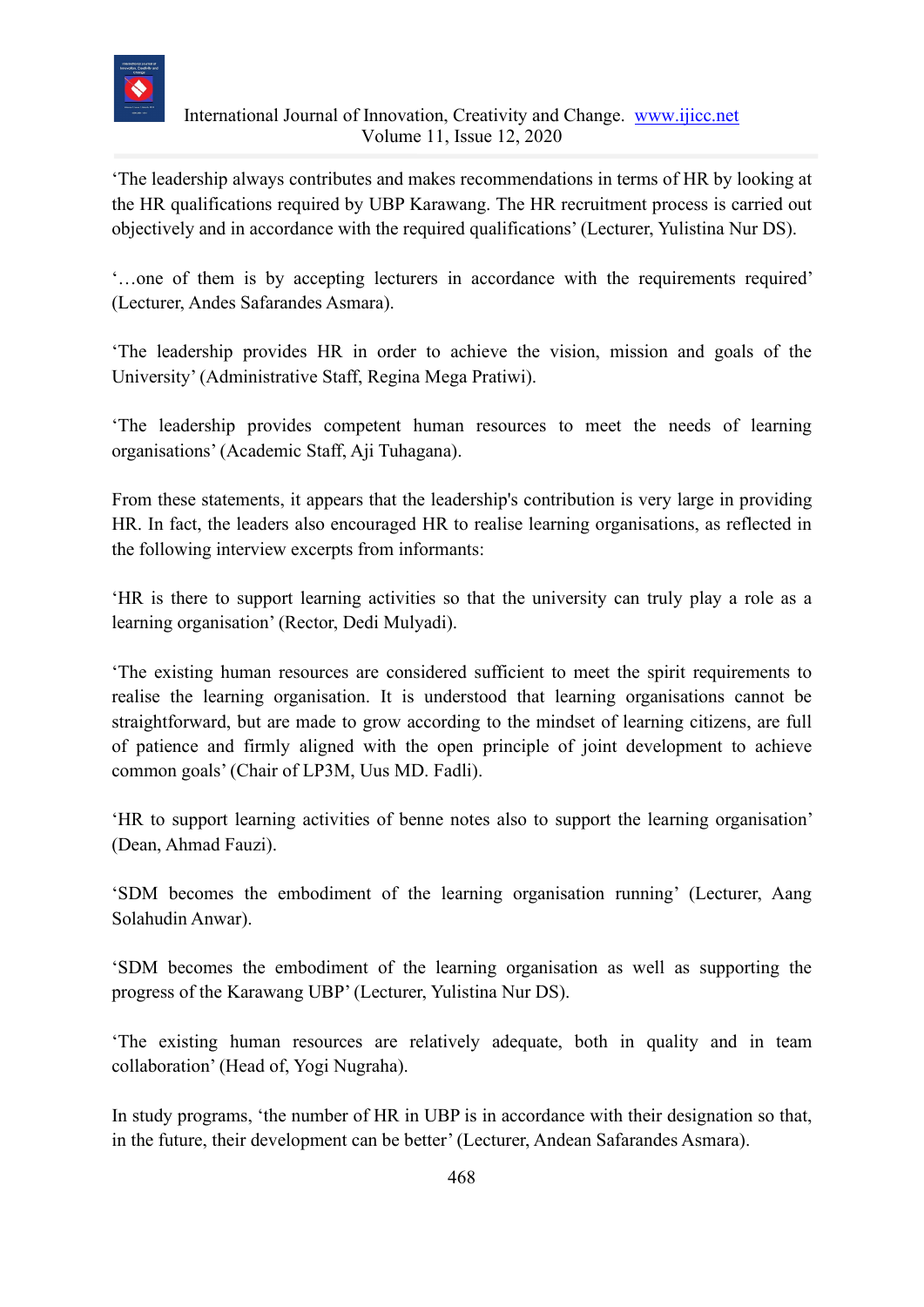

'HR has competencies in their respective fields' (Academic Staff, Aji Tuhagana).

'…providing human resources who have knowledge, skill, high competence' (Student, Eva Indah Pratama).

'…providing HR according to UBP needs' (Student, Abdul Rojak).

These statements show the leadership's contribution in providing HR as the main actor in the learning process, which is a reflection of the dimensions of the learning organisation.

Leadership contribution in providing the budget is also large. This is related to the importance of the budget for university operations. Teaching, research and community service activities, as well as administrative and academic service activities, cannot take place without budget support. Hence, it is understandable if UBP leaders put special attention on budget provision, as the informants reflect in the following interview excerpts:

'Leaders contribute greatly in providing budgets to support and accommodate university needs' (Rector, Dedi Mulyadi).

'Leaders have contributed in providing a budget to support and accommodate various university activities and needs' (Dean, Ahmad Fauzi).

'The leadership provides a budget for the interests of the academic process at the university' (Head of Study Program, Yogi Nugraha).

'…provides direction in managing the budget' (Lecturer, Aang Solahudin Anwar).

'…providing direction and providing direct support in the provision of budgets in the Karawang UBP activities' (Lecturer, Yulistina Nur DS).

'The budget is provided for the development of institutions such as human resources, infrastructure and others, with the goal of the institution to become better in future and moving forward together' (Lecturer, And es Safarandes Asmara).

'The leadership provides a budget in order to achieve the vision, mission and goals of the University' (Administrative Staff, Regina Mega Pratiwi).

'The leadership provides a budget that is tailored to the needs to support the implementation of learning organisation activities' (Academic Staff, Aji Tuhagana).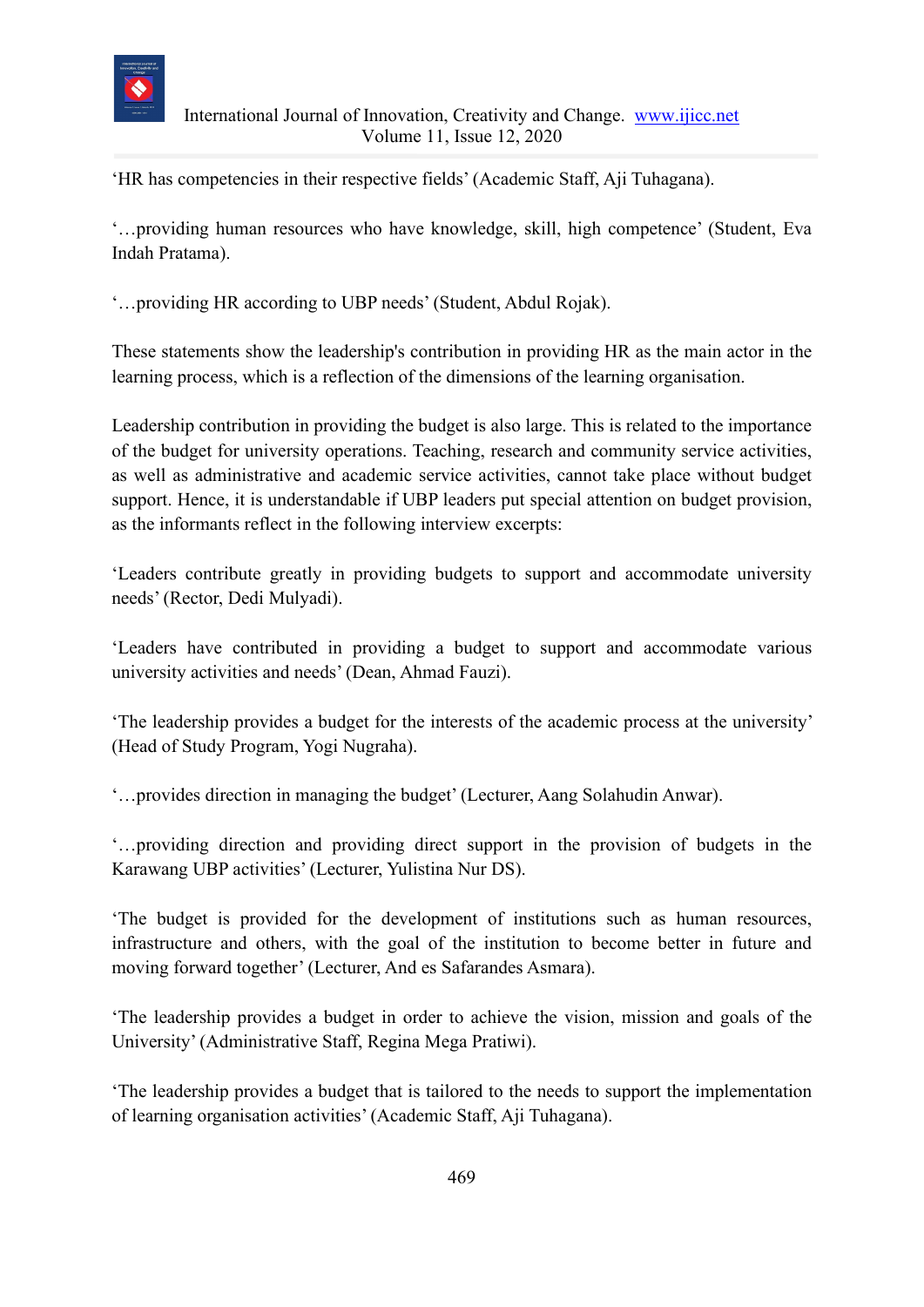

According to the Chairperson of LP3M, Uus MD. Fadli, the leader is very supportive and accommodates all the needs of the learning organisation with a process communicated in the priority scale hierarchy. This is controlled in Renop and the annual budget approved by the foundation. Various budget deficiencies were discussed to reach the culmination of the understanding of the process and the budget.

The budget is mainly there to support the implementation of the tri dharma of higher education, especially teaching, so that it has direct or indirect implications for the development of learning organisations. This is reflected in the statement of the informants:

'The budget is allocated to support the learning process so that the university can play a maximum role as a learning organisation' (Rector, Dedi Mulyadi).

'…made in accordance with the strategic plan, this is done to provide an understanding of the process within the learning organisation for understanding the various opportunities and weaknesses that exist/the potential that exists that must meet the various needs of learning citizens. This is very important so that all lines of UBP learning organisations can grow in harmony, together as in the provision of means of learning organisation passarana, learning organisation knowledge development needs through scholarships, and tiered training, including an organisational budget' (LP3M Chair, Uus MD. Fadli).

'The budget to support the learning process of memorandum benne is also there to support the learning organisation' (Dean, Ahmad Fauzi).

'A budget is used to build and develop learning organisations is a budget sourced from university finance (Head of Study Program, Yogi Nugraha).

'The existence of a budget is very helpful in developing organisations learning. Without the budget, the learning organisation is constrained (Lecturer, Aang Solahudin Anwar).

'The existence of a budget is very helpful in developing learning organisations. Without the budget, the learning organisation will be constrained (Lecturer, Yulistina Nur DS).

According to an informant from the lecturers, Andes Safarandes Asmara, one of the university's budget is to provide facilities for further study at the doctoral level so that in the future with the number of doctoral graduates the institution will be better so that it is expected to progress together. With such conditions, the opportunity for the growth of learning organisations will be greater.

Overall leadership input in obtaining university resources including: organisational structure, planning, SOP, facilities, human resources, and a very large budget. All of these resources are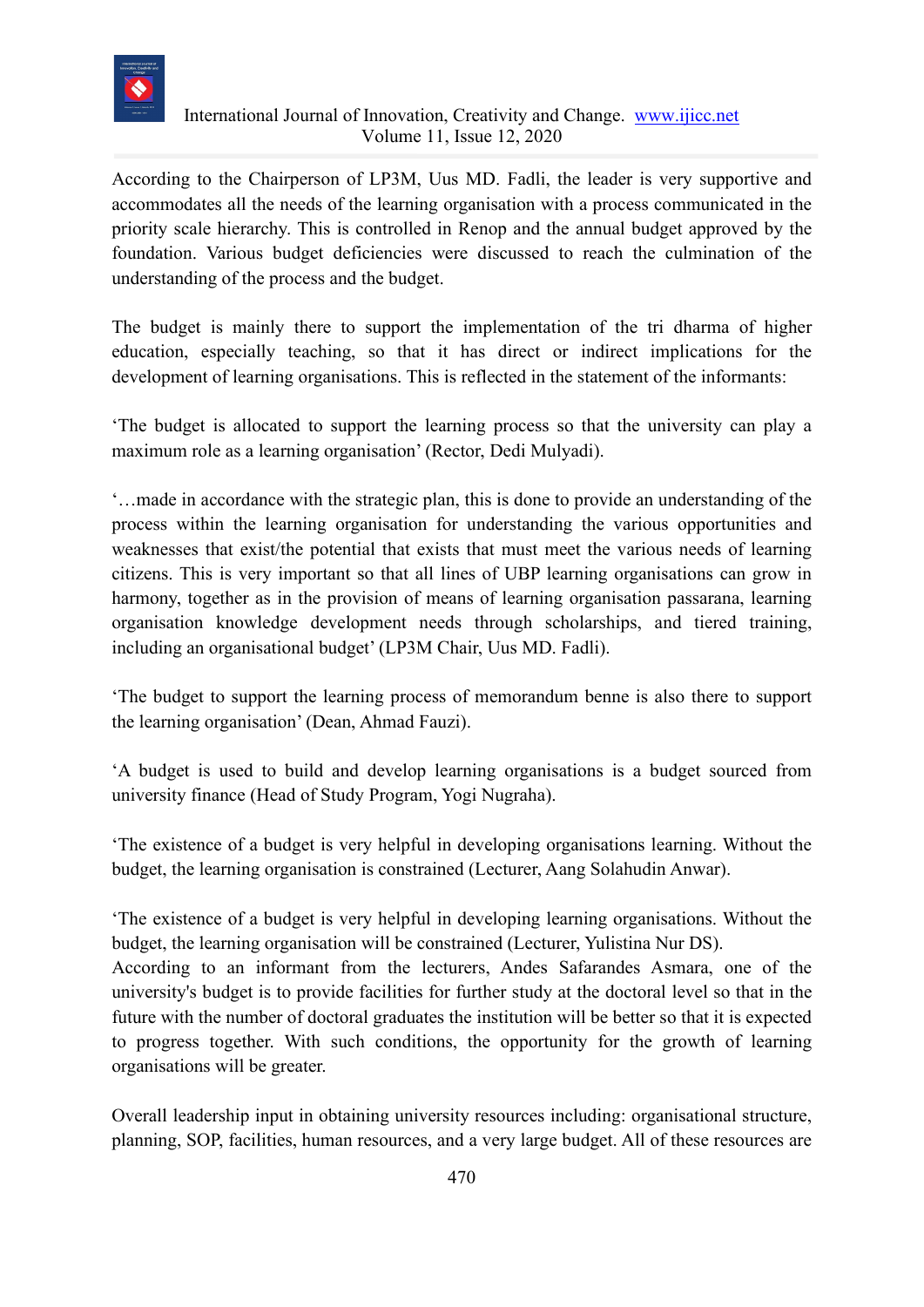

largely allocated to learning activities so that they directly or indirectly contribute to the realisation of learning organisations.

### **Discussion**

The input of university leadership obtains university resources, which include organisational structure, planning, SOP, facilities, human resources, and budget that directly or indirectly contribute to the realisation of learning organisations:

- a. UBP leadership has the optimal role in arranging and determining the organisational structure of the university, although in the organisational structure of the university there is no learning organisation. However, the values of the learning organisation are inherent and are part of the organisational structure.
- b. UBP leaders have an optimal role in preparing and determining university planning, even though in the Renstra and Renop there are no terms of learning organisations but the essential values of learning organisations exist, are inherent and become part of university planning.
- c. UBP leaders have a big role in developing university SOPs. The role is inseparable from the role of the SOP as a guide for activities and carrying out tasks/work for academics, so it needs to be arranged as carefully and as well as possible. The values of learning organisations are inherent in SOP.
- d. The UBP leadership made a major contribution to the provision of university facilities as an operational instrument for various activities at the university, including teaching, research and community service activities that reflected dimensions of the learning organisation.
- e. The UBP leadership makes a major contribution in providing human resources as the main actors in the learning process, which is a reflection of the dimensions of the learning organisation.

Overall, leadership input in obtaining university resources includes organisational structure, planning, SOP, facilities, human resources, and a very large budget. All of these resources are mostly allocated for learning activities so that they directly or indirectly contribute to the realisation of learning organisations.

#### **Conclusion**

This study uses the CIPP evaluation model, which is fully carried out with a qualitative approach. In certain aspects, a qualitative approach cannot always portray all phenomena of leadership style in realising the learning organisation of UBP Karawang. Based on these considerations, as is usual in the CIPP evaluation model, a quantitative approach can be used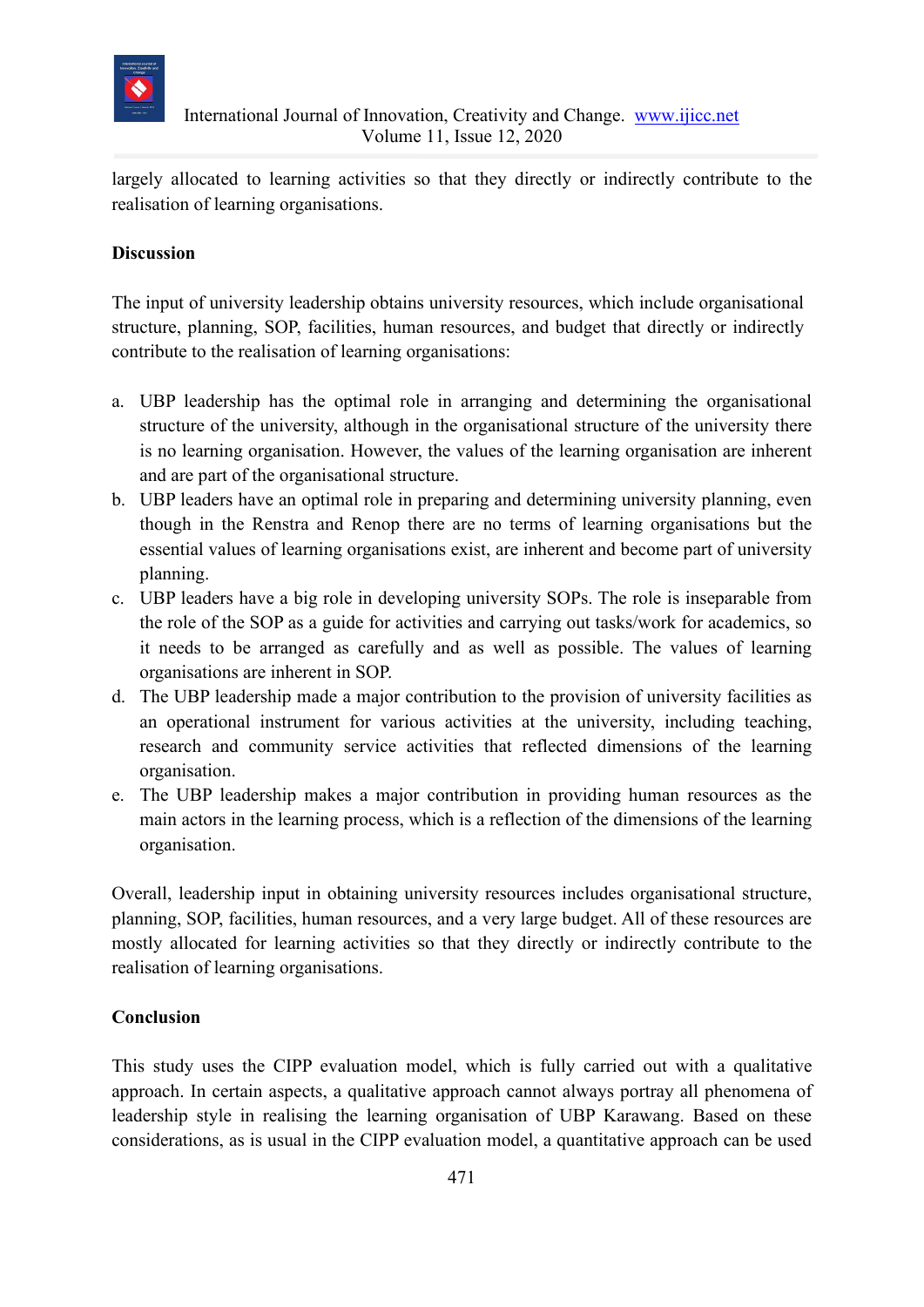

to enrich and improve the quality of research results. In addition, research is also needed with a quantitative approach with a causal design to determine the effect of transformational, participatory and facilitative leadership styles on learning organisations.

Leadership, in obtaining university resources, includes organisational structure, planning, SOP, facilities, human resources, and a very large budget. All resources are mostly allocated for learning activities so that they directly or indirectly contribute to the realisation of learning organisations.

**Acknowledgement:** Acknowledgements are conveyed by the researchers to the Universitas Buana Perjuangan (UBP) Karawang who provided insight and expertise that greatly assisted the research in this paper.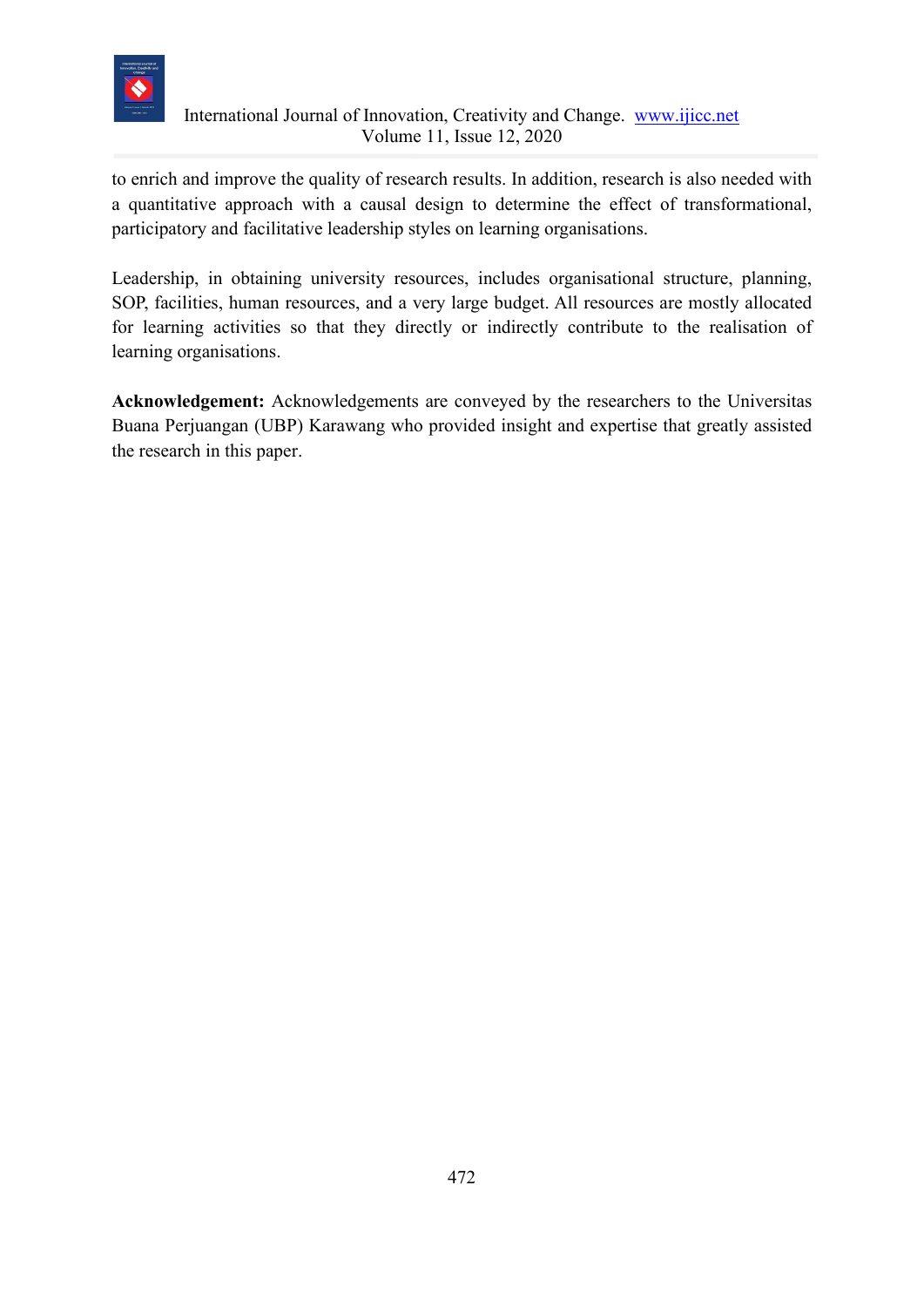

#### **REFERENCES**

- Aziz, S., Mahmood, M., & Rehman, Z. (2018). Implementation of CIPP model for quality evaluation at school level: a case study. *Journal of Education and Educational Development*, 5, 1, 189-206.
- Andre, R. (2010). Organizational behavior: an introduction to your life in organizations. New Jersey: Pearson-Prentice Hall.
- Arikunto, S., & Jabar, C. S. (2009). *Evaluasi program pendidikan*. Jakarta: PT. Bumi Aksara.
- Balwant, P. T. (2016). Transformational instructor-leadership in higher education teaching: a meta analytic review and research agenda. *Journal of Leadership Studies,* 9, 4, 21-42. DOI:10.1002/jls.21423.
- Balwant, P. T. (2016). Transformational instructor-leadership in higher education teaching: a meta analytic review and research agenda. *Journal of Leadership Studies,* 9, 4, 21-42. DOI:10.1002/jls.21423.
- Bangun, W. (2012). *Manajemen sumber daya manusia.* Jakarta: Penerbit Erlangga.
- Cozby, P. C. & Bates, S. C. (2012). *Methods in behavioral research.* New York: McGraw-Hill Company Inc.
- Corbin, J. & Strauss, A. (2008). *Basics of qualitative research.* Los Angeles: Sage Publication.
- Crabb, A. & Leroy, P. (2008). *The handbook of environmental policy evaluation.* London: Earthscan.
- Colquitt, J. A., Lepine, J. A., & Wesson, M. J. (2015). *Organizational behavior: improving performance and commitment in the workplace, 4th edition*. New York: McGraw Hill Education Limited.
- Dajani, M. A. Z., & Mohamad, M. S. (2016). Leadership styles, organisational culture and learning organisational capability in education industry: evidence from Egypt. *International Journal of Business and Social Research,* 6, 11, 42-57
- DuBrin, A. J. (2013). *Principles of leadership, 7th edition*. New Zealand: South-Western Cengage Learning.
- Drafke, M. (2009). *The human side of organizations, tenth edition*. New Jersey: Pearson Prentice Hall.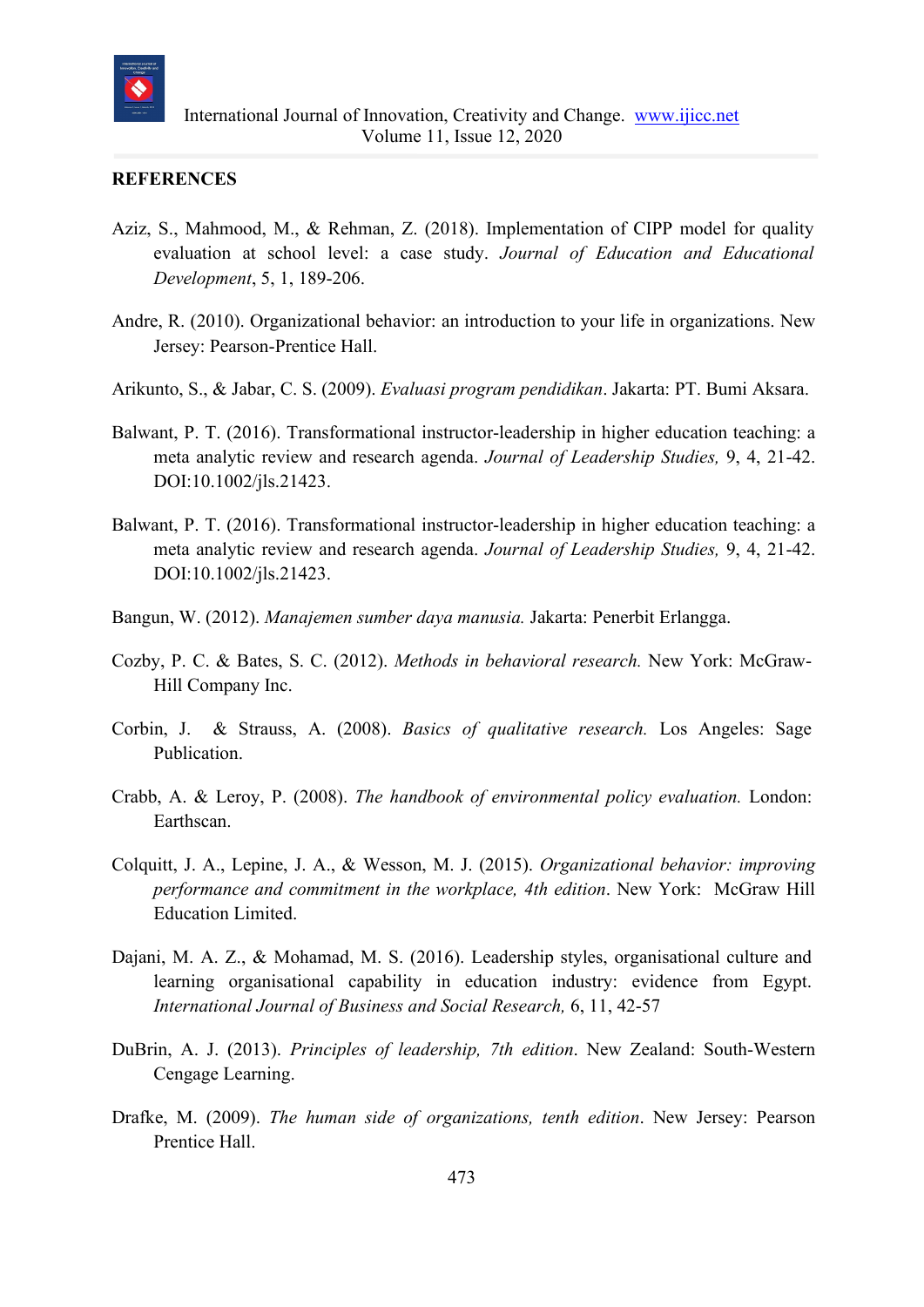

Daft, R. L. (2011). *Leadership.* South-Western: Cengage Learning.

- Hussein, N., Ishak, N. A., & Noordin, F. (2013). Building a learning organization: do leadership styles matter?. *10th EBES Conference-Istambul: Conference Proceding*, 1-10. ISBN: 978-605-64002-1-6.
- Hoy, W. K., & Miskel, C.G. (2013). *Educational administration*
- Kinicki, A., & Kreitner, R. (2010). Organizational behavior: key concepts, skills and best practices. New York: McGraw-Hill.
- Lichtman, M. (2010). *Qualitative research in education: A User Guide.* London: SAGE Publications, Inc.
- Lang, S. (2013). A study of leadership style and learning organization in Canadia bank plc, phnom penh, cambodia. *Public Administration In The Time of Regional Change (ICPM 2013),* 111-115.
- Miles, M. B. & Huberman, A. M. (2012). *Qualitative data analysis.* London: SAGE Publications.
- Messarra, L. C. (2011). Leadership styles correlate of learning organization in a non- western culture. *The Business Review, Cambridge*, 17, 2, 269-227.
- Netithanakul, A. (2017). The impact of transformational leadership on learning organization: a case study of saraburi provincial non-formal and informal education centre. *RSU International Journal of College of Government*, 4, 1, 68-73.
- Octavia, L., & Devie. (2015). Pengaruh transformational leadership terhadap university performance dengan learning organization dan university culture sebagai variabel intervening. *Business Accounting Review*, 3, 1, 489-500.
- Robbins, S. P., & Judge, T. A. (2015). *Organizational behavior, sixteenth edition*. Essex: Pearson Education Limited.
- Rijal, S. (2010). Leadership style and organizational culture in learning organization: a comparative study. *International Journal of Management & Information Systems – Fourth Quarter,* 14, 5, 119-128.
- Sugiyono. (2014). Metode penelitian kuantitatif, kualitatif dan R & D. Bandung: Afabeta.